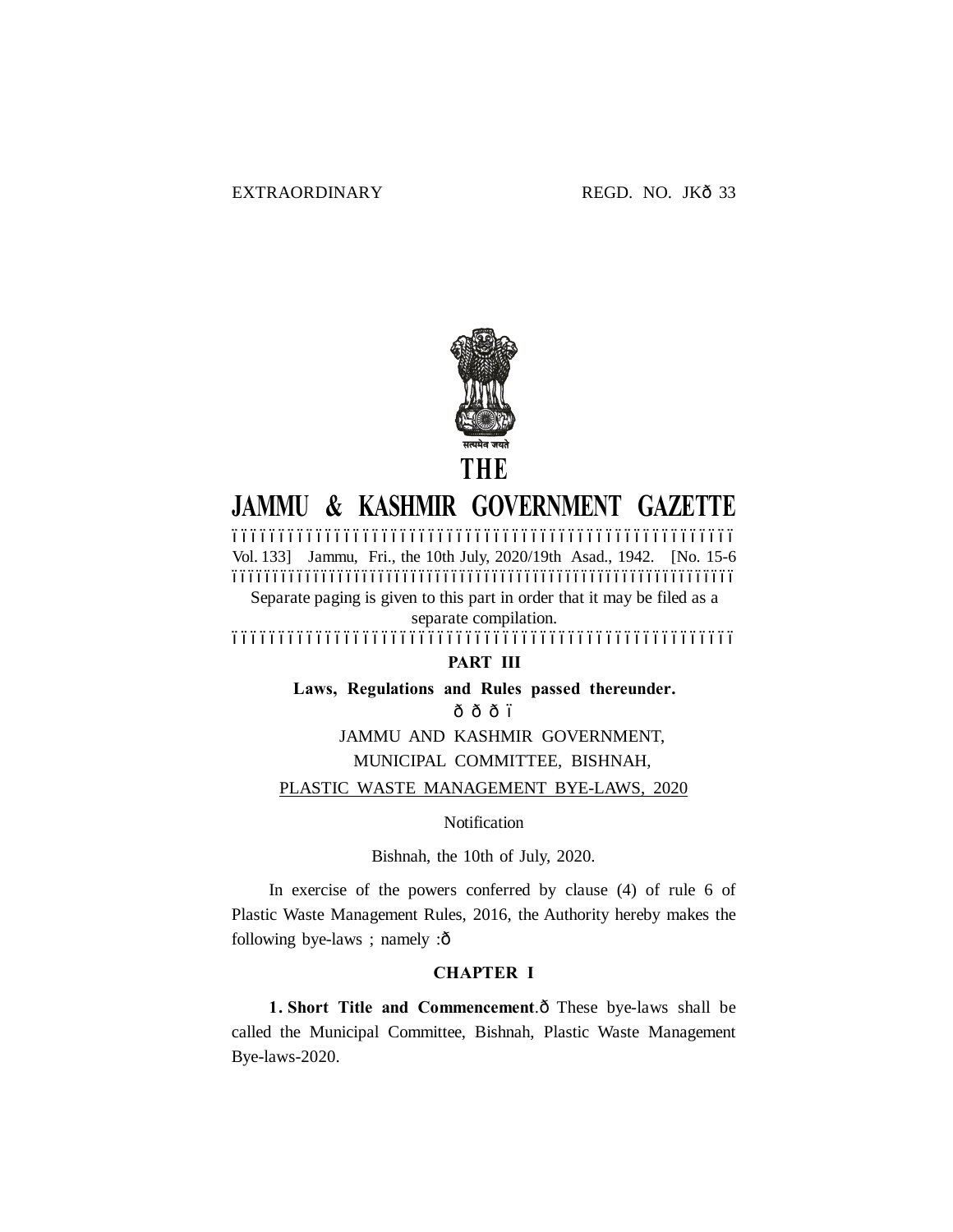The J&K Govt. Gazette, 10th July, 2020/19th Asad., 1942. [No. 15-6 –––––––––––––––––––––––––––––––––––––––––––––––––––––––––––– 2

(2) They shall come into force from the date of their publication in the Government Gazette.

**2. Extent of application.** $\hat{o}$  These Bye-laws shall be applicable within the territorial limits of Municipal Committee, Bishnah.

**3. Definition.** $\hat{o}$  In these Bye-laws, unless the context otherwise requires, ô

- (i) **"Act"** means the Environment (Protection) Act, 1986 (29 of 1986) ;
- (ii) **"alternate use"** means use of a material for a purpose other than for which it was conceived, which is beneficial because it promotes resource efficiency ;
- (iii) **"brand owner"** means a person or company who sells any commodity under a registered brand label ;
- (iv) **"bulk/institutional waste generator"** means and includes buildings occupied by the Central Government Departments or undertakings, State Government Departments or undertakings, local bodies, public sector undertakings or private companies, hospitals, nursing homes, schools, colleges, universities, other educational institutions, hostels, hotels, commercial establishments, markets, places of worship, stadia and sports complexes having an average waste generation rate exceeding 100 kg. per day ;
- (v) **"Bye-laws"** means Plastic Waste Management Bye-laws-2020 of Jammu and Kashmir ;
- (vi) **"carry bags"** means bags made from compostable plastic material, used for the purpose of carrying or dispensing commodities which have a self-carrying feature but do not include bags that constitute or form an integral part of the packaging in which goods are sealed prior to use, duly approved by Central Pollution Control Board ;
- (vii) **"commodity"** means tangible item that may be bought or sold and includes all marketable goods or wares ;
- (viii) **"compostable plastics"** mean plastic that undergoes degradation by biological processes during composting to yield CO<sub>2</sub>, water, inorganic compounds and biomass at a rate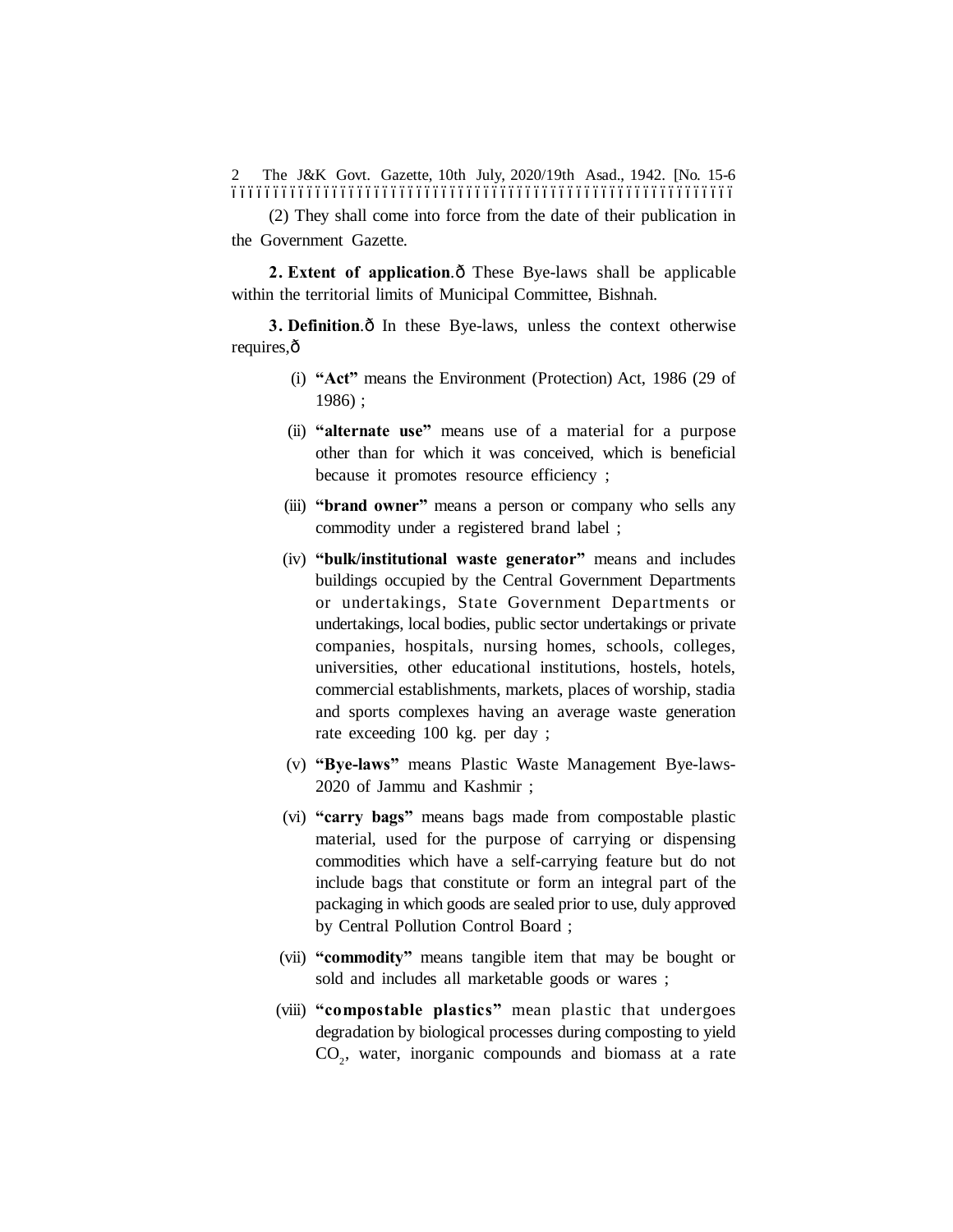No. 15-6] The J&K Govt. Gazette, 10th July, 2020/19th Asad., 1942. 3 –––––––––––––––––––––––––––––––––––––––––––––––––––––––––––– consistent with other known compostable materials, excluding conventional petro-based plastics, and does not leave visible, distinguishable or toxic residue ;

- (ix) **"consent"** means the consent to establish and operate from Jammu and Kashmir State Pollution Control Board granted under the Water (Prevention and Control of Pollution) Act, 1974 (6 of 1974), and the Air (Prevention and Control of Pollution) Act, 1981 (14 of 1981) ;
- (x) **"disintegration"** means the physical breakdown of a material into very small fragments ;
- (xi) **"energy recovery"** means energy recovery from waste that is conversion of waste material into usable heat, electricity or fuel through a variety of processes including combustion, gasification, pyrolisation, anaerobic digestion and landfill gas recovery ;
- (xii) **"event"** means any gathering for the purpose of functions, celebrations, meetings, rallies, processions, open air theatre activities, cinema shootings in public places etc. ;
- (xiii) **"extended producer's responsibility"** means responsibility of a producer for the environmentally sound management of the product until the end of its life ;
- (xiv) **"food-stuffs"** mean ready to eat food products, fast food, processed or cooked food in liquid, powder, solid or semi-solid form ;
- (xv) **"facility"** means the premises used for collection, storage, recycling, processing and disposal of plastic waste ;
- (xvi) **"Importer"** means a person who imports or intends to import and holds an Importer-Exporter Code Number, unless otherwise specifically exempted ;
- (xvii) **"Local Body"** for the purpose of these Bye-laws means JMC/SMC and other Local Bodies including Municipal Council/Committees in the Union Territory ;
- (xviii) **"manufacturer"** means and includes a person or unit or agency engaged in production of plastic raw material to be used as raw material by the producer ;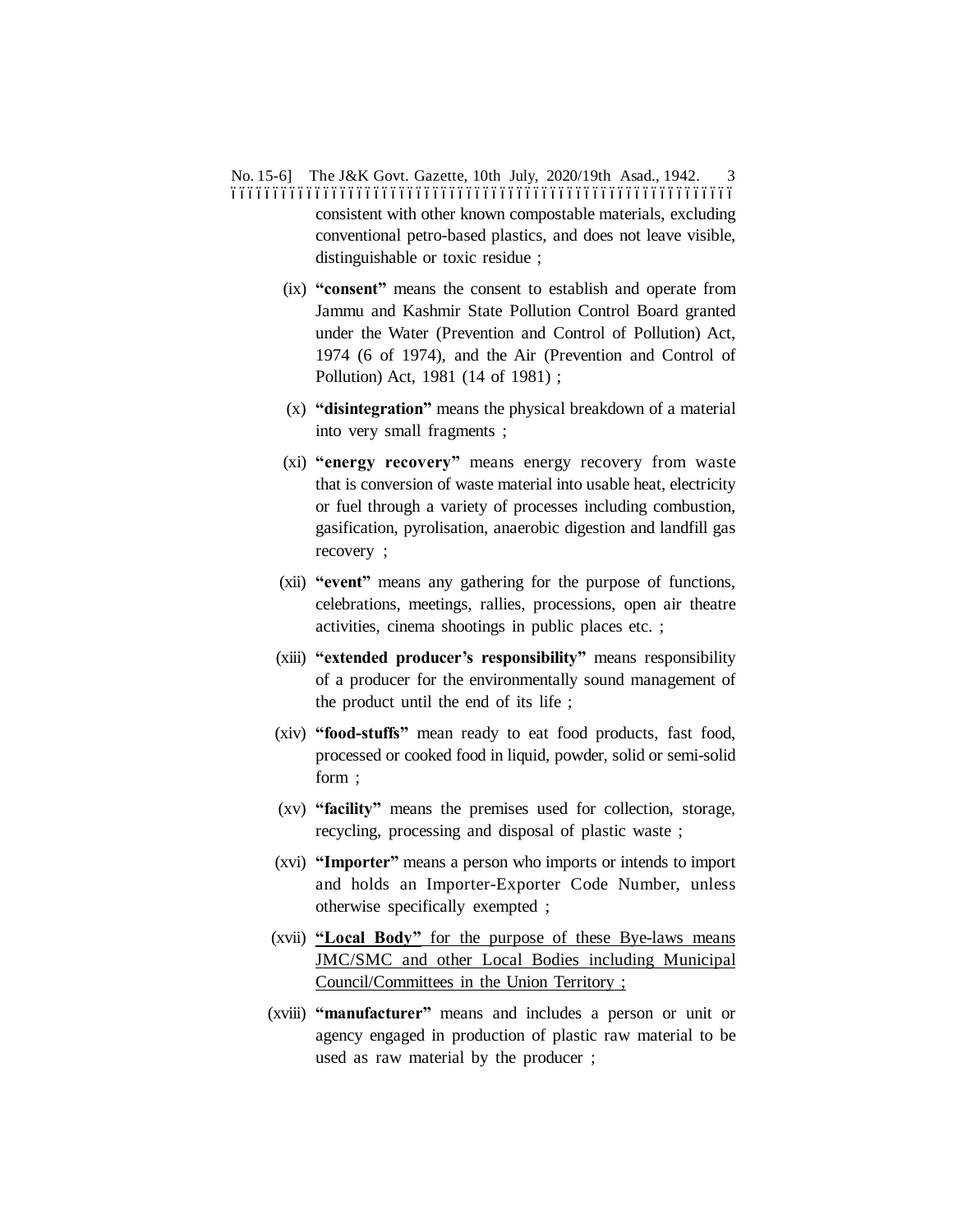#### The J&K Govt. Gazette, 10th July, 2020/19th Asad., 1942. [No. 15-6 –––––––––––––––––––––––––––––––––––––––––––––––––––––––––––– 4

- (xix) **"multilayered packaging"** means any material used or to be used for packaging and having at least one layer of plastic as the main ingredients in combination with one or more layers of materials such as paper, paper board, polymeric materials, metalized layers or aluminium foil, either in the form of a laminate or co-extruded structure ;
- (xx) **"Nuisance Detectors"** (NDs) means those employees of the Municipal Committee, Bishnah, who are appointed by the authorities to detect the acts of public nuisance etc. related to plastic waste management ;
- (xxi) **"plastic"** means material which contains as an essential ingredient a high polymer, such as polyethylene terephthalate, high density polyethylene, Vinyl, low density polyethylene, polypropylene, polystyrene resins, multi-materials like acrylonitrile butadiene styrene, polyphenylene oxide, polycarbonate, polybutylene terephthalate ;
- (xxii) **"plastic sheet"** means sheet made of plastic ; which are banned as per G. O. (Ms) No. 84 Environment and Forests (EC.2) Department dated 25-06-2018 ;
- (xxiii) **"plastic waste"** means any plastic discarded after use or after their intended use is over ;
- (xxiv) **"Prescribed authority"** means the authorities specified in Rule 12 of Plastic Waste Management and Handling Rules, 2016, and Commissioner, Municipal Corporations, Chief Executive Officer/Executive Officer, Urban Local Bodies ;
- (xxv) **"producer"** means persons engaged in manufacture or import of carry bags or multilayered packaging or plastic sheets or like, and includes industries or individuals using plastic sheets or like or covers made of plastic sheets or multilayered packaging for packaging or wrapping the commodity ;
- (xxvi) **"recycling"** means the process of transforming segregated plastic waste into a new product or raw material for producing new products ;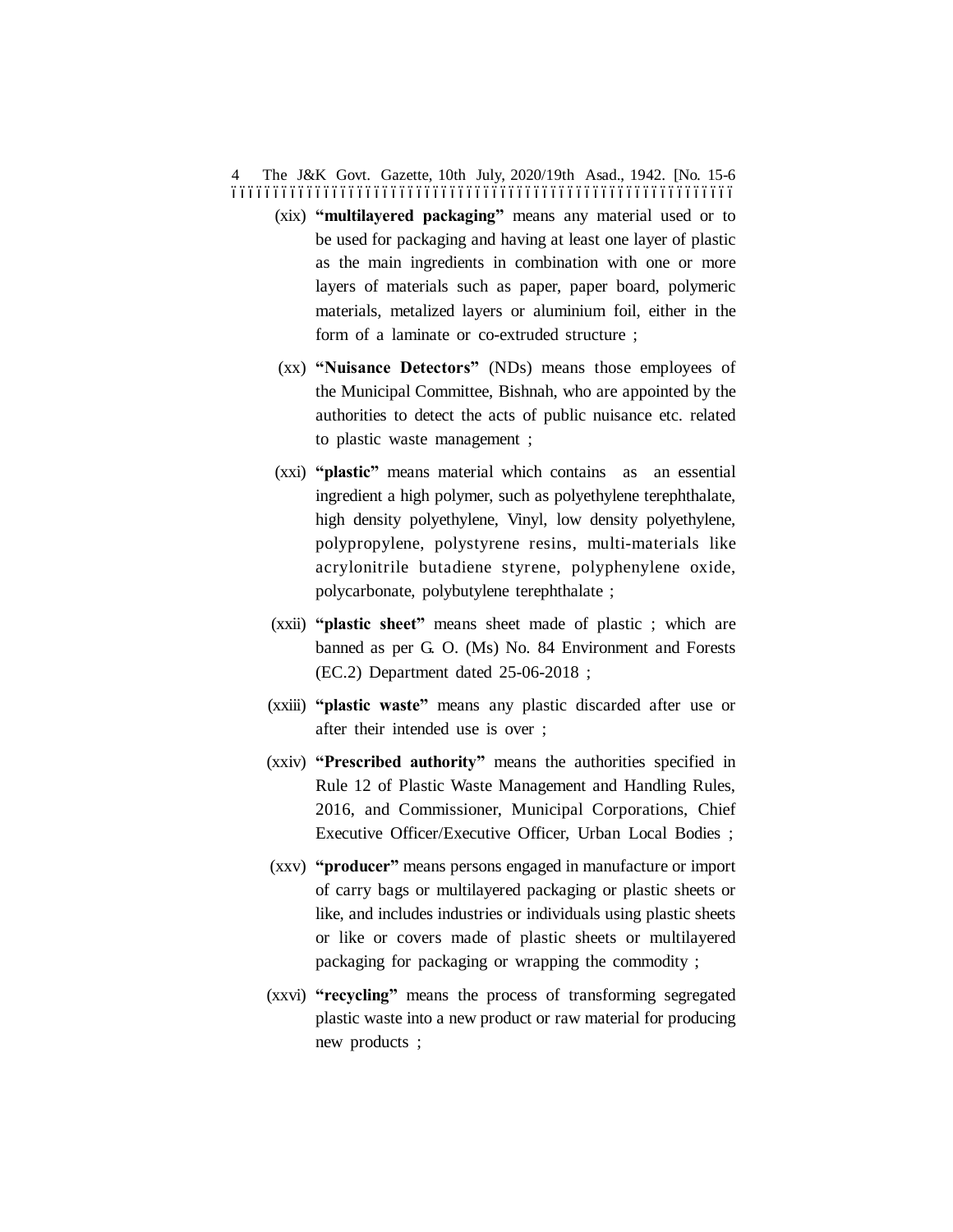No. 15-6] The J&K Govt. Gazette, 10th July, 2020/19th Asad., 1942. 5 ––––––––––––––––––––––––––––––––––––––––––––––––––––––––––––

- (xxvii) **"registration"** means registration with the Jammu and Kashmir Pollution Control Board or Municipal Committee, Bishnah, or statutory authority concerned, as the case may be ;
- (xxviii) **"street vendor"** shall have the same meaning as assigned to it in clause (1) of sub-section (l) of Section 2 of the Street Vendors (Protection of Livelihood and Regulation of Street Vending) Act, 2014 (7 of 2014) ;
- (xxix) **"use and throwaway plastics"** mean items such as plastic carry bags or plastic flags, plastic sheets used for food wrapping, spreading on dining table etc. plastic plates, plastic coated tea cups and plastic tumbler, water pouches and packets, plastic straw irrespective of thickness as defined and banned under G. O. No. 84 Environment and Forests  $(EC.2)$  Department dated 25-06-2018 and include $\hat{o}$ 
	- (a) The plastic sheets used for the food wrapping, spreading on dining table, etc. $\hat{o}$ 
		- i. Plastic sheet/cling film used for food wrapping ;
		- ii. Plastic/plastic coated sheet used for spreading on dining table ;
	- (b) Plastic platesô
		- (i) Plastic thermocol plates ;
		- (ii) Plastic coated paper plates ;
	- (c) Plastic coated tea cups and plastic tumbler—
		- (i) Plastic coated paper cups ;
		- (ii) Plastic tea cups ;
		- (iii) Plastic tumbler ;
		- (iv) Thermocol cups ;
	- (d) Water pouches and packets,
	- (e) Plastic straw,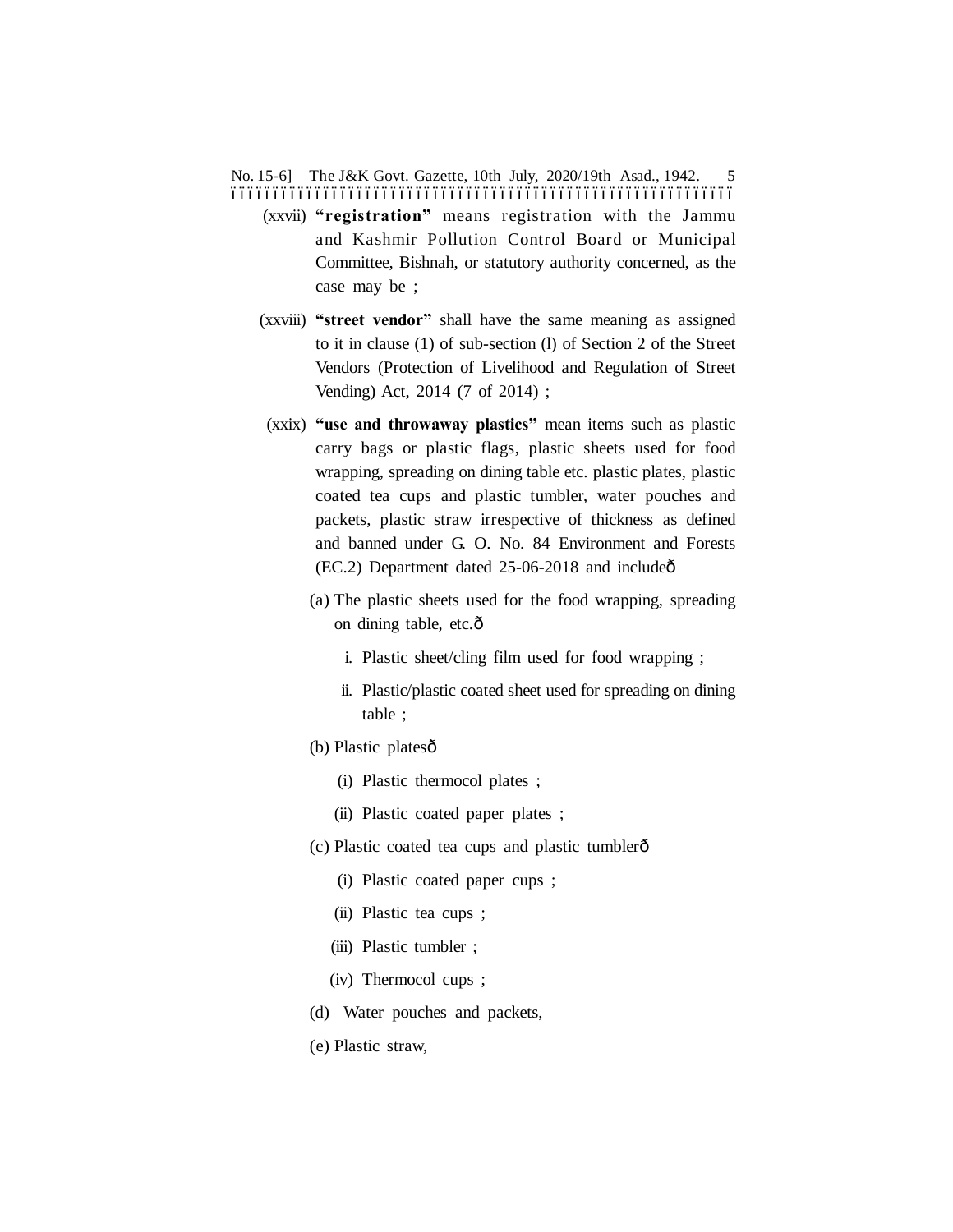The J&K Govt. Gazette, 10th July, 2020/19th Asad., 1942. [No. 15-6 –––––––––––––––––––––––––––––––––––––––––––––––––––––––––––– 6  $(f)$  Plastic carry bags and plastic flags $\hat{\sigma}$ 

- (i) Plastic carry bags of all size and thickness ;
- (ii) Plastic coated carry bags ;
- (iii) Non-woven polypropylene carry bags ;
- (xxx) **"virgin plastic"** means plastic material which has not been subjected to use earlier and has also not been blended with scrap or waste ;
- (xxxi) **"waste generator"** means and includes every person or group of persons or institutions, residential, and commercial establishments including Indian Railways, Airport, Port and Harbour and Defense establishments, places of worship which generate plastic waste ;
- (xxxii) **"waste management"** means the collection, storage, transportation reduction, re-use, recovery, recycling, composting or disposal of plastic waste in an environmentally safe manner ;
- (xxxiii) **"Waste pickers"** mean individuals or agencies, groups of individuals voluntarily engaged or authorized for picking of recyclable plastic waste.

**4. Conditions.** $\hat{\text{o}}$  (1) The manufacturer, importer, stocking, distribution, sale and use of plastic carry bags, sheets or like or covers made of plastic sheet and multilayered packing shall be subject to the following conditions, namely :ô

- (a) Plastic packaging shall either be in natural shade which is without any pigments or made using only those pigments and colorants which are in conformity with Indian Standard : IS 9833 : 1981 titled as  $\tilde{o}$ List of pigments and colorants for use in plastics in contact with food-stuffs, pharmaceuticals and drinking water $\ddot{o}$  as amended from time to time ;
- (b) Products made of recycled plastics shall not be used for storing, carrying, dispensing or packaging ready to eat or drink stuffs ;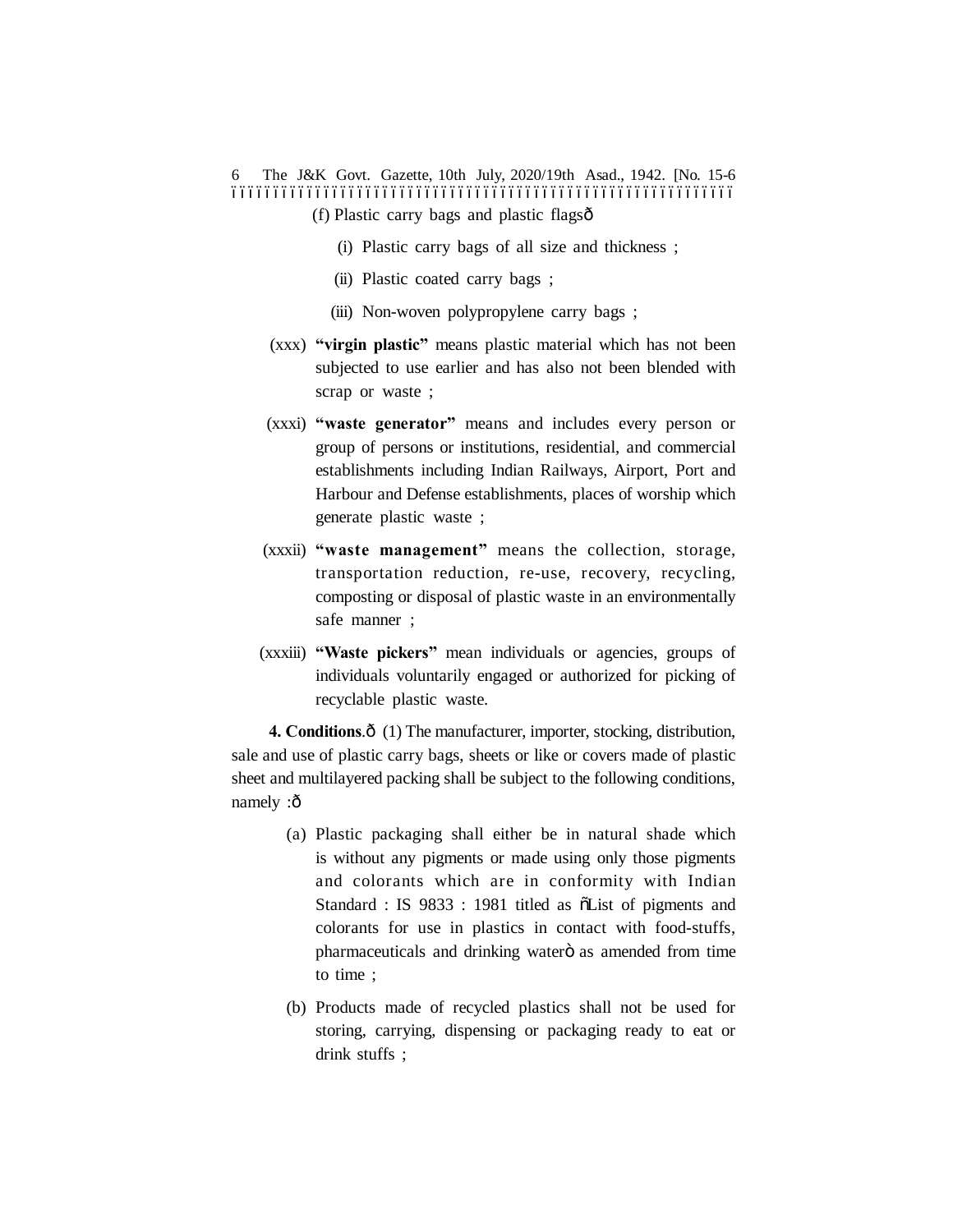No. 15-6] The J&K Govt. Gazette, 10th July, 2020/19th Asad., 1942. 7 ––––––––––––––––––––––––––––––––––––––––––––––––––––––––––––

- (c) Plastic sheet or like, which is not an integral part of Multilayered packaging and cover made of plastic sheet used for packaging, wrapping the commodity shall not be less than fifty microns in thickness except whether thickness of such plastic sheets impair the functionality of the product ;
- (d) The manufacturer shall not sell or provide or arrange plastic to be used as raw material to a producer, not having valid registration from Jammu and Kashmir Pollution Control Board ;
- (e) Sachets using plastic material shall not be used for storing, packing or selling gutkha, pan masala and tobacco ;
- (f) Plastic material, in any form including Vinyl Acetate-Maleic Acid-Vinyl Chloride Copolymer, shall not be used in any package for packaging gutkha, pan masala and tobacco in all forms ;
- (g) Recycling of plastic waste shall conform to the Indian Standard : IS 14534 : 1998 titled as õGuidelines for Recycling of Plasticsö, as amended from time to time;
- (h) The provision of thickness shall not be applicable to carry bags made up of compostable plastics. Carry bags made from compostable plastics bearing a label  $\tilde{o}$ compostable $\ddot{o}$  shall conform to the Indian Standard : IS 17088 : 2008 titled as Specifications for  $\tilde{\text{o}}$ Compostable Plastics . The manufacturer or seller of compostable plastic carry bags shall obtain a certificate from the Central Pollution Control Board/Jammu and Kashmir Pollution Control Board as applicable before marketing or selling.

**5. Plastic waste management.** $\hat{o}$  (1) The plastic waste management by Municipal Councils/Committees in its jurisdiction shall be as under :ô

> (a) Plastic waste, which can be recycled, shall be channelized to registered plastic waste recycler and recycling of plastic shall conform to the Indian Standard : IS 14534 : 1998 titled as Guidelines for Recycling of Plastics, as amended from time to time ;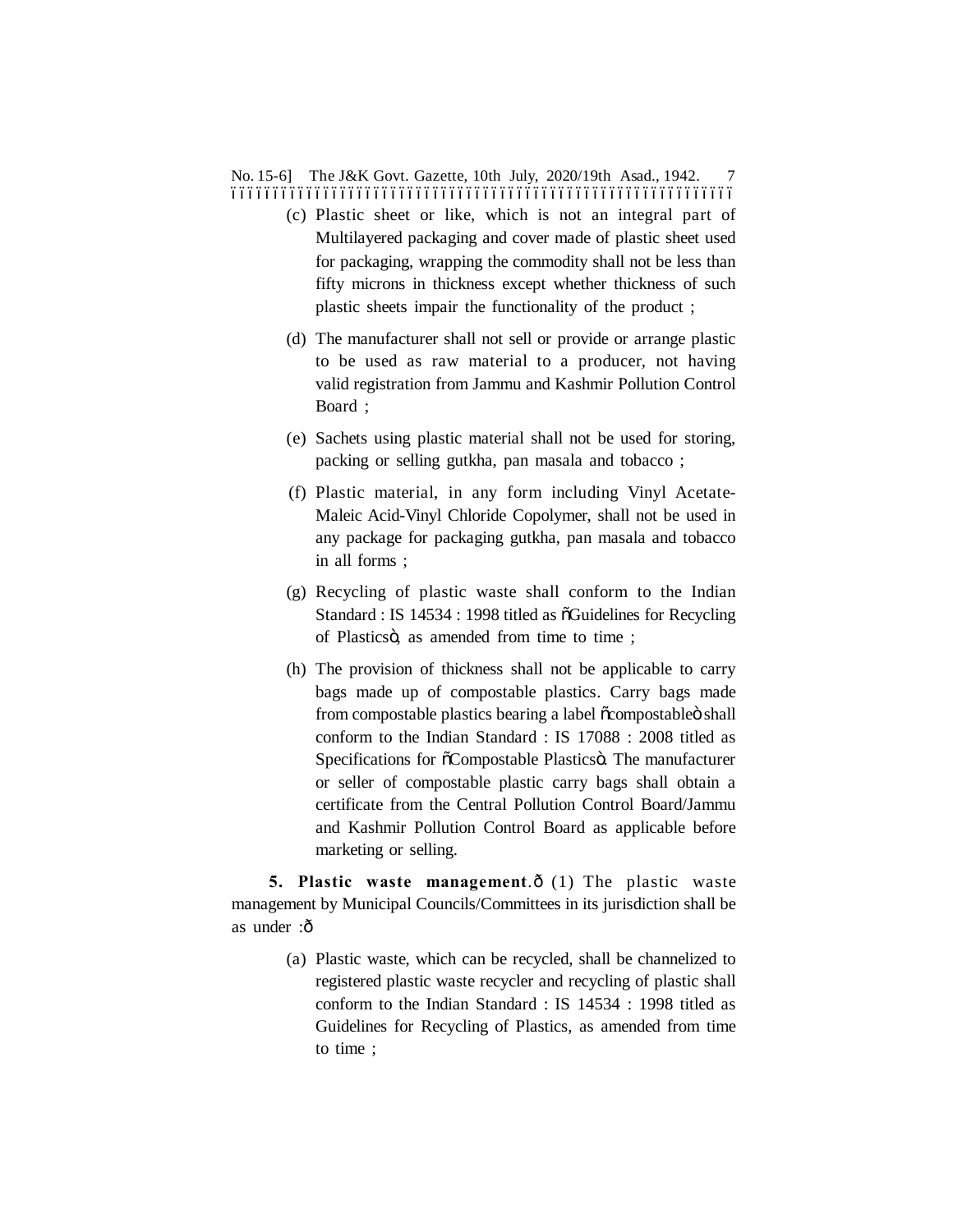The J&K Govt. Gazette, 10th July, 2020/19th Asad., 1942. [No. 15-6 –––––––––––––––––––––––––––––––––––––––––––––––––––––––––––– 8

- (b) Plastic waste, which cannot be recycled, shall be channelized to Refuse Derived Fuel (RDF) plants/cement plants/pyrolysis plants or any other technologies. The standards and pollution control norms specified by the prescribed authority for these technologies shall be complied with ;
- (c) Jammu and Kashmir Public Works Department, Municipal Corporations/Urban Local Bodies, Rural Development Departments through BDOs shall encourage the use of plastic waste (preferably the plastic waste which cannot be further recycled) for road construction as per Indian Road Congress guidelines ;
- (d) Thermo set plastic waste shall be processed and disposed of as per the guidelines issued from time to time by the Central Pollution Control Board ; and
- (e) The inert from recycling or processing facilities of plastic waste shall be disposed of in compliance with the Solid Waste Management Rules, 2016 or as amended from time to time.

#### **6. Responsibilities of Municipal Committee.—**

- (i) The Municipal Committee, Bishnah, shall be responsible for development and setting up of infrastructure for segregation, collection, storage, transportation, processing and disposal of the plastic waste either on its own or by engaging agencies or producers.
- (ii) The Municipal Committee, Bishnah,, shall be responsible for setting up, operationalization and coordination of the waste management system and for performing the associated functions, namely :ô
	- (a) Ensuring segregation, collection, storage, transportation, processing and disposal of plastic waste ;
	- (b) Ensuring that no damage is caused to the environment during this process ;
	- (c) Ensuring channelization of recyclable plastic waste fraction to recyclers ;
	- (d) Ensuring processing and disposal of non-recyclable fraction of plastic waste in accordance with the guidelines issued by the Central Pollution Control Board ;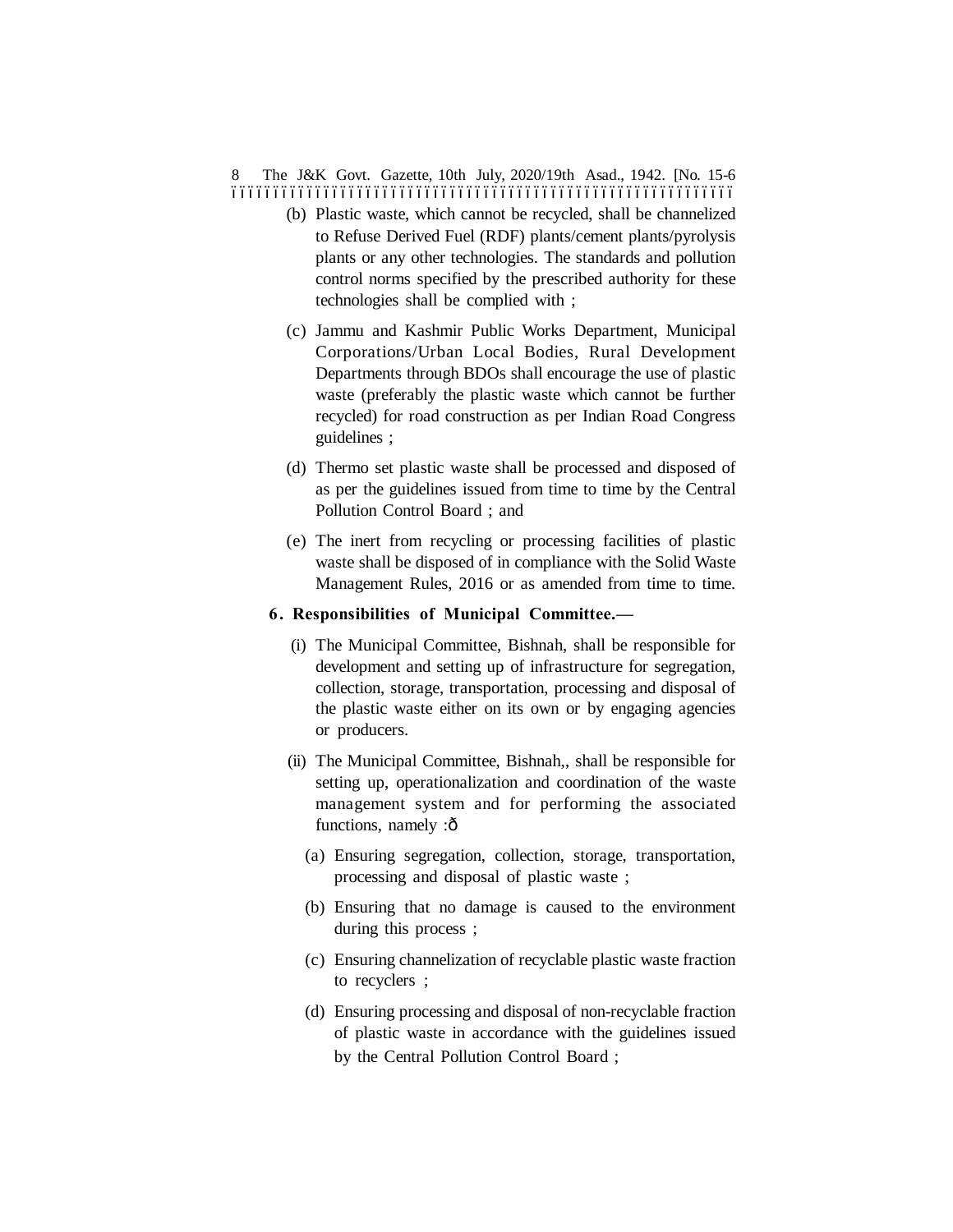No. 15-6] The J&K Govt. Gazette, 10th July, 2020/19th Asad., 1942. 9 ––––––––––––––––––––––––––––––––––––––––––––––––––––––––––––

- (e) Creating awareness among all stakeholders about their responsibilities ;
- (f) Engaging civil societies or groups working with waste pickers ; and
- (g) Ensuring that open burning of plastic waste does not take place.
- (iii) The Municipal Committee, Bishnah, shall seek assistance of producers and setup a system of plastic waste management as per of Plastic Waste Management Rules, 2016, or any other relevant law amended from time to time.
- (iv) Municipal Committee, Bishnah, shall endeavour and encourageô
	- a. Civil society organizations involved in plastic eradication in order to implement Plastic Waste Management Rules, 2016 and these Bye-laws ;
	- b. Self Help Groups (SHG) involved for segregation of waste processing. It may be encouraged for the purpose of technical guidance as well as implementation through appropriate organizations.
- (v) Municipal Committee, Bishnah,, shall extend the Slum Adoption Program to the uncovered areas within their wards for solid waste management and plastic waste management, with the possible assistance of qualified Community Based Organizations (CBOs)/Non-Government Organizations (NGOs)/Voluntary Service Organizations (VSOs)/Self Help Groups (SHG) or other organizations holding statutory validations ;
- (vi) Cleanliness drives will be conducted by the Municipal Committee, Bishnah, in association with public representatives, citizen organizations, Government bodies, corporates, NGOs for the cleanliness of areas inside the slums, from time to time, in association with CBOs participating in the Slum Adoption Program.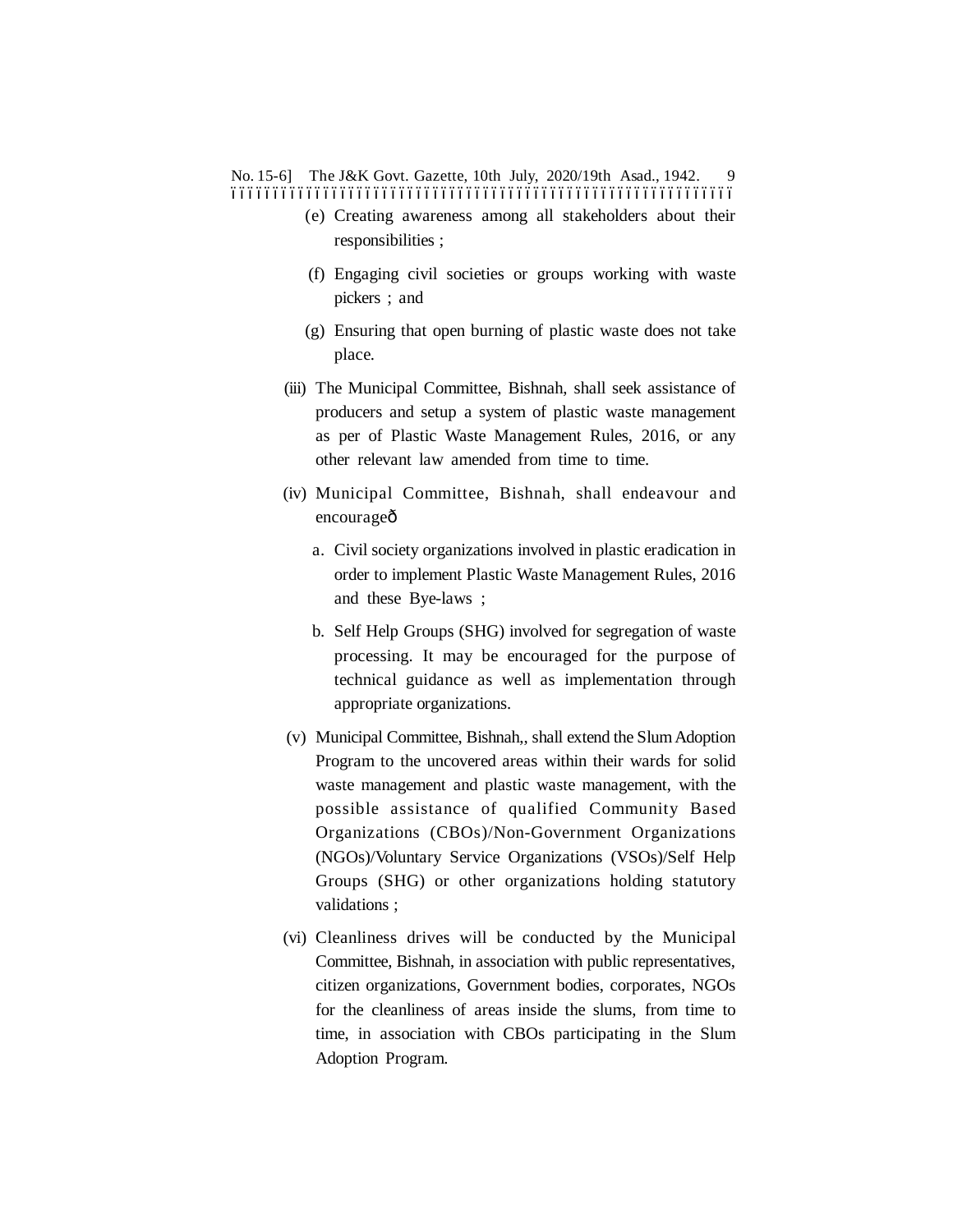The J&K Govt. Gazette, 10th July, 2020/19th Asad., 1942. [No. 15-6 10 ––––––––––––––––––––––––––––––––––––––––––––––––––––––––––––

**7. Responsibilities of waste generator.** $\hat{\text{o}}$  (1) The waste generator shall.ô

- (a) Not use plastic items banned under G. O. No. 84 Environment and Forests (EC.2) Department ;
- (b) Take steps to minimize generation of plastic waste and segregate plastic waste at source in accordance with the Plastic Waste Management Rules, 2016, and amendments made in these rules from time to time ;
- (c) Not litter or burn the plastic waste, and ensure segregated storage of waste at source and handover segregated waste to Jammu and Kashmir Municipal Corporation/Urban Local Bodies/Gram Panchayats or agencies appointed by them or registered recyclers.

(2) All institutional generators of plastic waste, shall segregate and store the waste generated by them in accordance with the Solid Waste Management Rules, 2016, as amended from time to time and handover segregated wastes to authorized waste processing or disposal facilities or deposition centers either on its own or through the authorized waste collection agency once in a week on Wednesday or any other designated day or periodically as specified from time to time.

(3) All the waste generator shall pay integrated user fee for plastic waste management, which is included in the solid waste management user fee as per Municipal Committee, Bishnah, under the Solid Waste Management Bye-laws, 2019.

(4) Every person responsible for organizing an event in open space, where service of food stuff is in plastic or multilayered packaging shall segregate and manage the waste generated during such events in accordance with the SWM Rules, 2016, and SWM Bye-Laws, 2019, of Municipal Committee, Bishnah,. Further, the organizers shall pay the user fee prescribed for events in open public places ; and shall not use single use plastic plates, disposable etc. as same are banned.

(5) All bulk waste generators shall install and maintain Reverse Vending Machine or any other appropriate system of recycling PET bottles as approved by Central Pollution Control Board/Jammu and Kashmir Pollution Control Board. If not, penalty will be levied as per Schedule-I.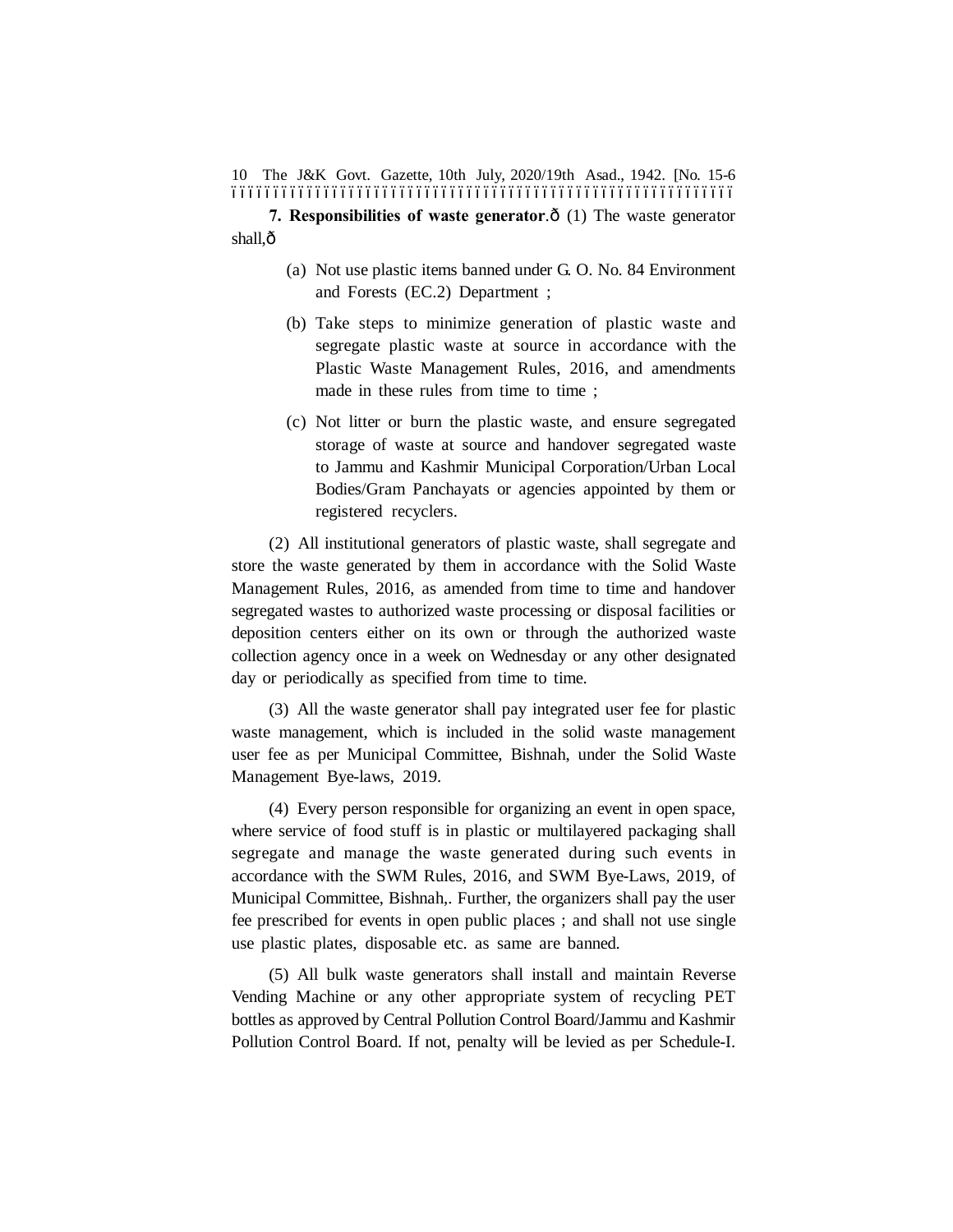No. 15-6] The J&K Govt. Gazette, 10th July, 2020/19th Asad., 1942. 11 ––––––––––––––––––––––––––––––––––––––––––––––––––––––––––––

**8. Responsibilities of Producers, Importers and Brand Owners.**  $\hat{\sigma}$  (1) Primary responsibility for collection of used multilayered plastic sachet or pouches or packaging is of Producers, Importers and Brand Owners, who introduce the products in the market, they need to establish a system for collecting back the plastic waste generated due to their products. This plan of collection is to be submitted to the Jammu and Kashmir Pollution Control Board while applying for consent to Establish or Operate or Renewal. The Brand Owners, whose consent has been renewed before the notification of these rules, shall submit such plan within one year from the date of notification of these Bye-laws.

The producers shall work out modalities for waste collection system based on Extended Producers Responsibility and inform Municipal Committee, Bishnah, accordingly within 6 months from the notification of Plastic Waste Management Bye-laws, 2020.

(2) Multilayered plastic which is non-recyclable or non-energy recoverable or with no alternate use of plastic shall not be used in Municipal Committee, Bishnah, limits.

(3) All producers shall submit an application to the Jammu and Kashmir Pollution Control Board for grant of registration, for production of plastics.

(4) No producer shall use any plastic or multilayered packaging for packaging of commodities without registration from the Jammu and Kashmir Pollution Control Board.

(5) All marketing companies, manufacturers, brand owners shall educate masses for disposal of plastic waste.

**9. Protocols for compostable plastic materials.** $\hat{o}$  Determination of the degree of degradability and degree of disintegration of plastic material shall be as per the protocols of the Indian Standards listed in Schedule-II of these Bye-laws.

**10. Marking and/or labelling.** $\delta$  (1) Each carry bag made from compostable plastics should be as per Plastic Management Rules, and multilayered packaging shall have the following information printed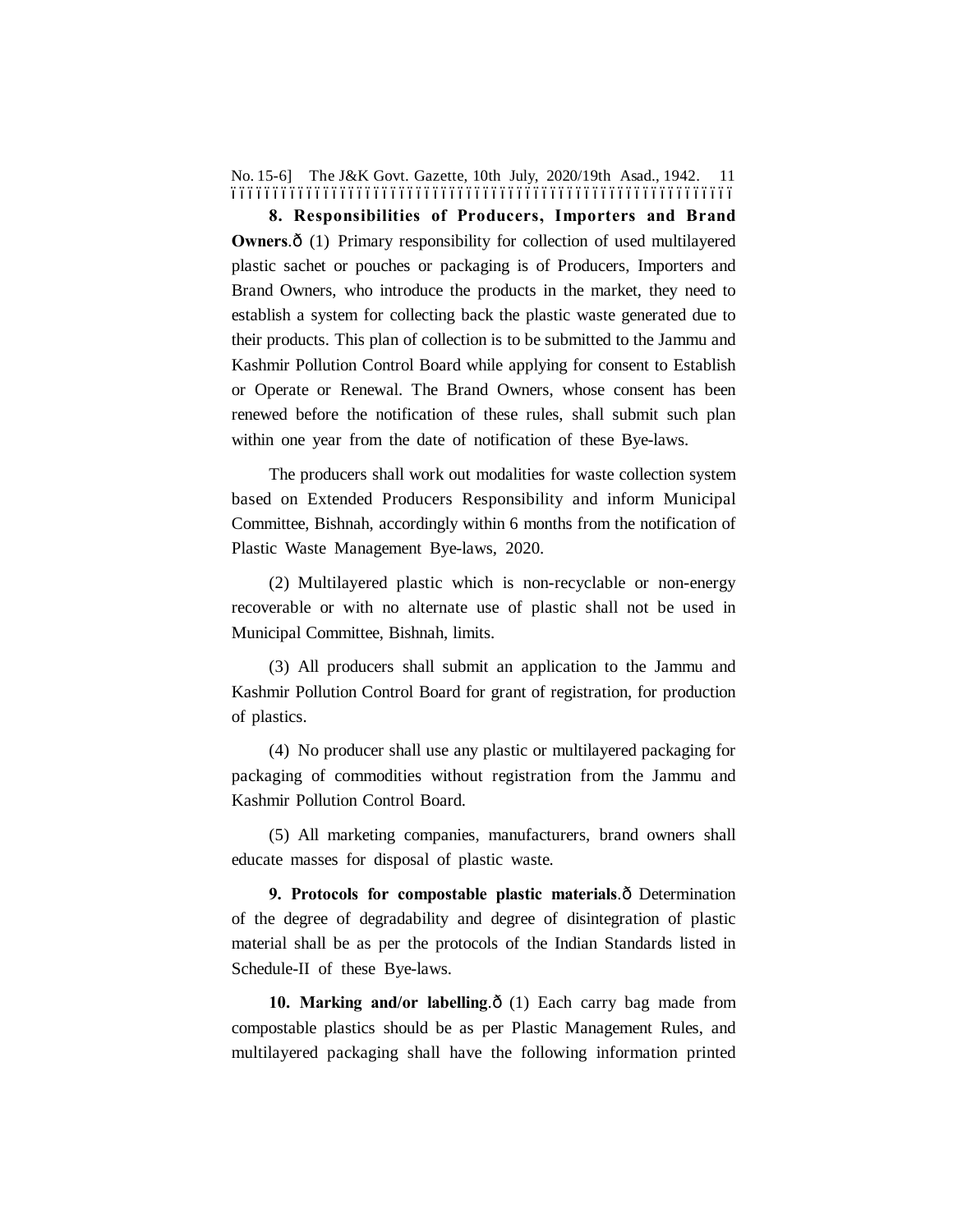The J&K Govt. Gazette, 10th July, 2020/19th Asad., 1942. [No. 15-6 12 –––––––––––––––––––––––––––––––––––––––––––––––––––––––––––– in **English mandatorily** and any number of other languages as optional, namely :ô

- (a) Name and registration number of the manufacturer in case of multilayered packaging ; and
- (b) Name of the manufacturer and certificate number  $[4(g)$  of these Bye-laws] in case of carry bags made from compostable plastics.

(2) Each carry bag made from compostable plastics shall bear a label õcompostableö and shall conform to the Indian Standard : IS or ISO 17088 : 2008 titled as Specifications for  $\tilde{o}$ Compostable Plastics and also the Central Pollution Control Board License Number shall be mentioned.

11. Registration of producer, recyclers and manufacturers. $\hat{o}$ No person shall manufacture carry bags made from compostable plastics/ multilayered packaging without obtaining registration with Jammu and Kashmir Pollution Control Board within Municipal Committee, Bishnah, limits.

**12. Responsibilities of retailers and street vendors.** $\hat{o}$ (1) Retailers or street vendors shall not sell or provide commodities to consumer in carry bags made with compostable plastics or multilayered packaging, which are not manufactured and labelled or marked, as prescribed under the Plastic Waste Management Rules, 2016, and Plastic Waste Management Bye-laws, 2020.

(2) Every retailer or street vendor selling or providing commodities in carry bags made with compostable plastics or multilayered packaging which are not manufactured or labelled or marked in accordance with these Bye-laws shall be liable to pay such fines as specified under the Bye-laws listed in Schedule-I.

13. Penalties for contravention of these Bye-laws. $\hat{o}$  (1) On and after the date of notification of these Bye-laws, there will be a familiarization/awareness period of 30 days, after which, any contravention of these Bye-laws shall be punishable with fines as per the Schedule of Fines (Schedule-I) for every instance of breach of these Bye-laws. Subsequent contravention apart from first time will attract fine amount of minimum two times to maximum ten times for each and every act of offence.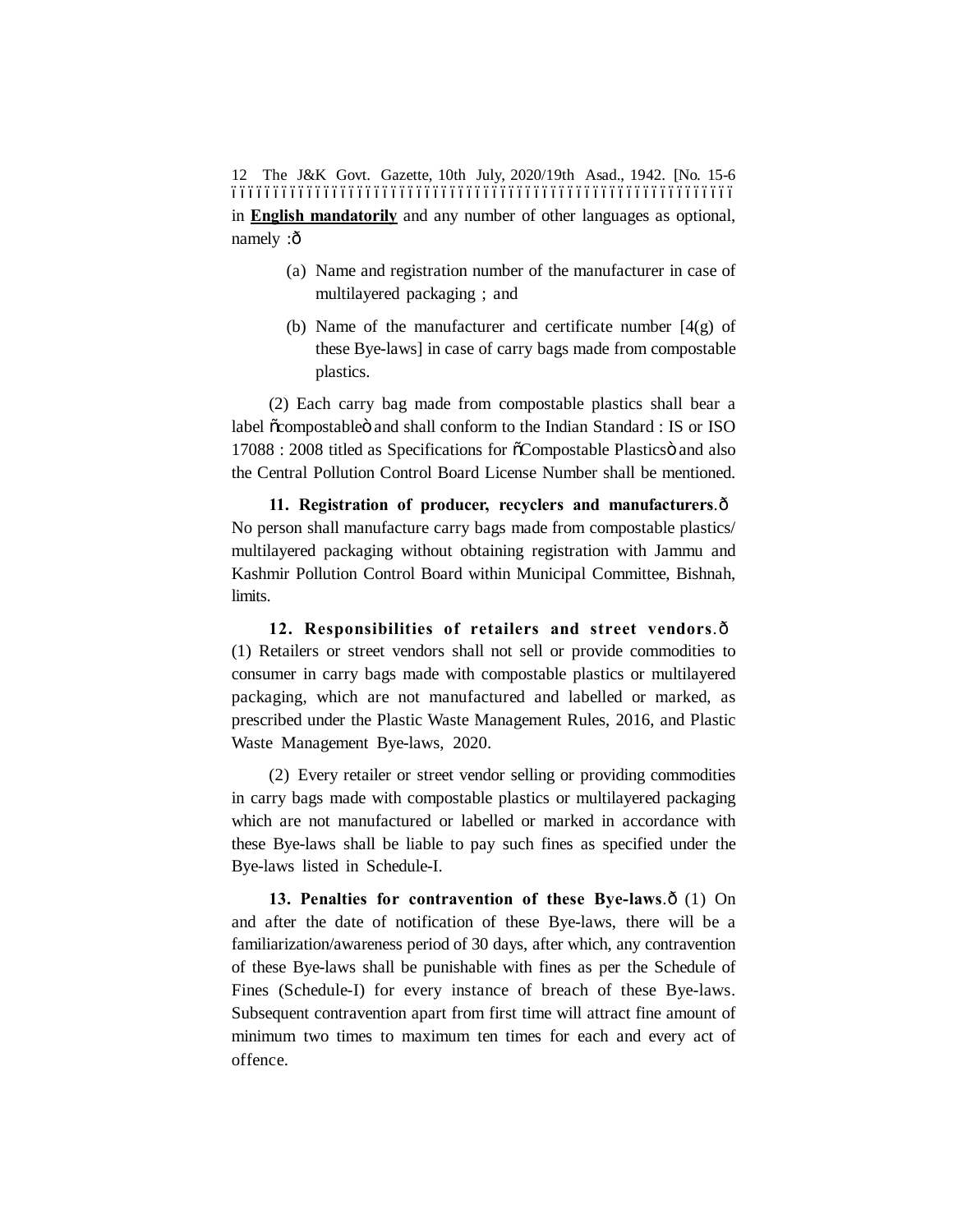No. 15-6] The J&K Govt. Gazette, 10th July, 2020/19th Asad., 1942. 13 ––––––––––––––––––––––––––––––––––––––––––––––––––––––––––––

In case of an offender not able to pay the fine as mentioned in Schedule-I, prosecution under the provisions made in City Police Act and District Police Act/Indian Penal Code/and other applicable Acts/Laws will be applicable on the offender.

**14. Enforcement mechanism for Municipal Corporation and** Urban Local Bodies. $\hat{o}$  (1) The Executive Officer, Municipal Committee, Bishnah, shall be the authority for enforcement of the provisions of these rules relating to plastic waste management by waste generator.

(2) The Executive Officer, Municipal Committee, Bishnah,, shall take the assistance of the Deputy Commissioner concerned within the territorial limits of the jurisdiction of the Municipal Committee in the enforcement of the provisions of these Bye-laws.

(3) Periodical and Surprise checks : The Executive Officer, Municipal Committee, Bishnah,, or any other officer as authorized by the Executive Officer will conduct surprise checks in various parts of the wards in the Committee limits at any point of time to enforce compliance of the Bye-laws. Any contravention of any clause of this Bye-law shall attract a fine as per Schedule-I of the Bye-laws.

(4) Enforcement Squads in each ward : The Nuisance Detectors defined in the Solid Waste Management Bye-laws, 2018 shall enforce the Plastic Waste Management Bye-laws, 2020.

**15. Ban on one time use and throwaway plastics.**  $\hat{\text{o}}$  (1) As per G. O. (Ms) No. 84 Environment and Forests (EC.2) Department dated 25-06-2018, the Commissioner, Jammu/Srinagar Municipal Corporations and Chief Executive Officer/Executive Officer, Urban Local Bodies, shall enforce the direction of õone time use throwaway plastic banö in exercise of power conferred on him/her by law in their jurisdiction. The notification will come into effect on 1st January,  $2020$ : $\hat{\text{o}}$ 

- (a) No industry or person shall manufacture, store, supply, transport, sale or distribute, the and throwaway plastics as described in the definition ;
- (b) No person including shopkeeper, vendor, wholesaler, retailer, trader, hawker or salesmen shall use, tuse and throwaway plasticsø:

Provided that the plastic used for the following purposes are exempted.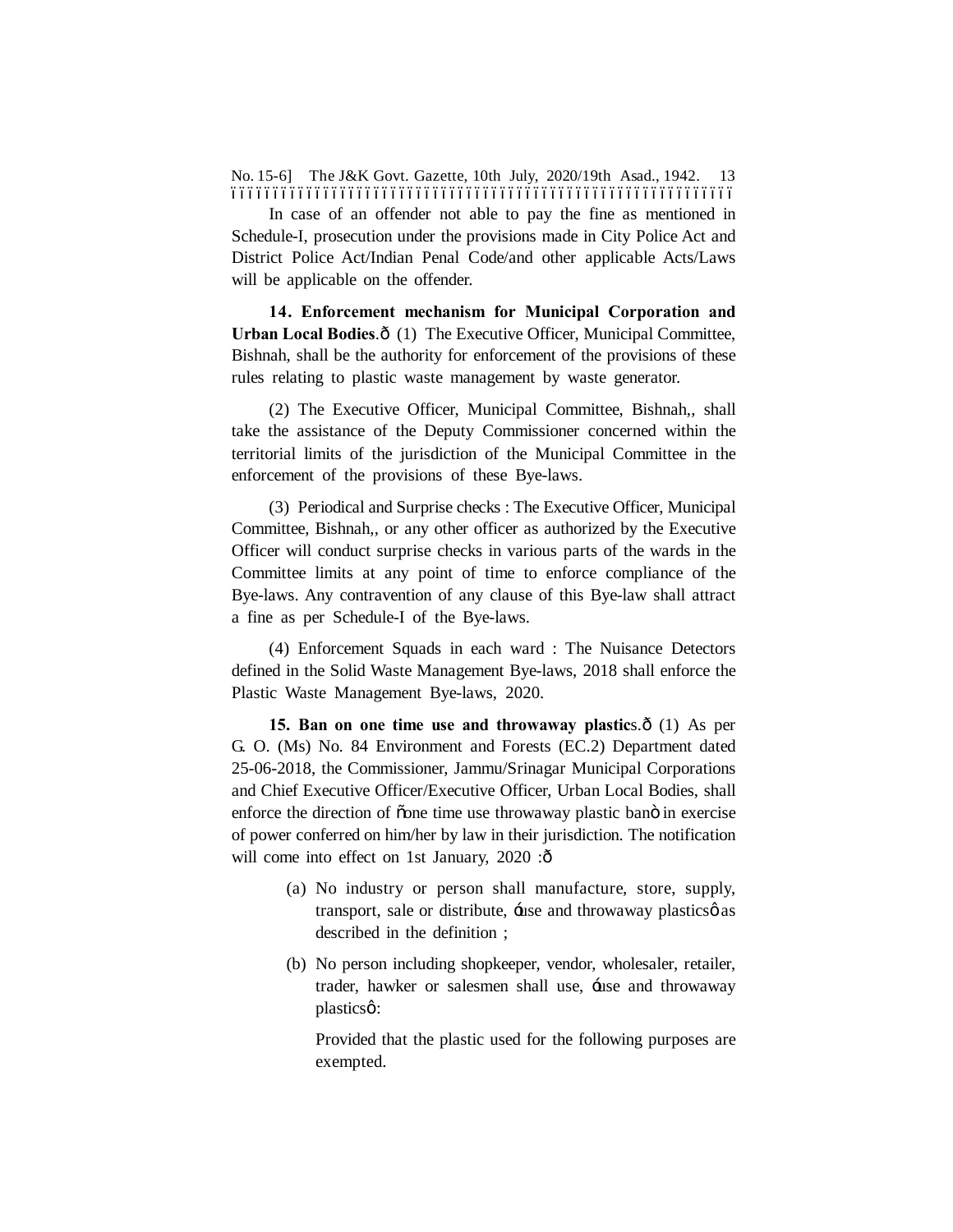14 The J&K Govt. Gazette, 10th July, 2020/19th Asad., 1942. [No. 15-6 ––––––––––––––––––––––––––––––––––––––––––––––––––––––––––––

- (c) The plastic carry bags, manufactured exclusively for export purpose against any export order in a plastic industry located in Special Economic Zone (SEZ) and Export Oriented Units (EOU) ;
- (d) The plastic bags which constitute or form an integral part of packaging in which goods are sealed prior to use at manufacturing/processing units ;
- (e) The plastic bags and sheets used in Forestry and Horticulture nurseries against the orders from the Government Departments ;
- (f) The plastic used for packing of milk and milk products (dairy products), oil, medicine and medical equipments.

(2) Enforcement mechanism for ban on one time use and throwaway plastics is as follows :ô

- (a) Periodical and Surprise checks : Executive Officer, Municipal Committee, Bishnah,, or any other Officer as authorized by the Executive Officer, will conduct surprise checks in various parts of the wards in the corporation limits at any point of time to enforce compliance of G. O. 84. Any contravention of any clause of this Bye-law shall attract a penalty as per Schedule-I of the Bye-laws ;
- (b) Inspection Authority : Sanitary Inspector shall serve in the capacity of  $\tilde{\text{O}}$ Inspection Authority . Fine levying authorities i. e., the concerned Sanitary Inspector is, hereby, authorized to levy fines for violation of G. O. and notification cited in Schedule-I of the Bye-laws in their respective jurisdictions. The fine levying authority shall maintain a register mentioning details of commercial establishment name, offence number, fine amount, Corporation/Council/Committee trade license number and for street vendors, street vending ID card number. The fine levying authority shall deposit the fine amount (i. e. 1st/2nd/3rd instances) in GCC Treasury through challan within 24 hours/next working day ;
- (c) Zonal Level Committee for monitoring : Zonal Level Committee will be headed by Health Officer (Head)/Assistant Sanitation Officer, with/Enforcement Officer, Anti-polythene Officer, and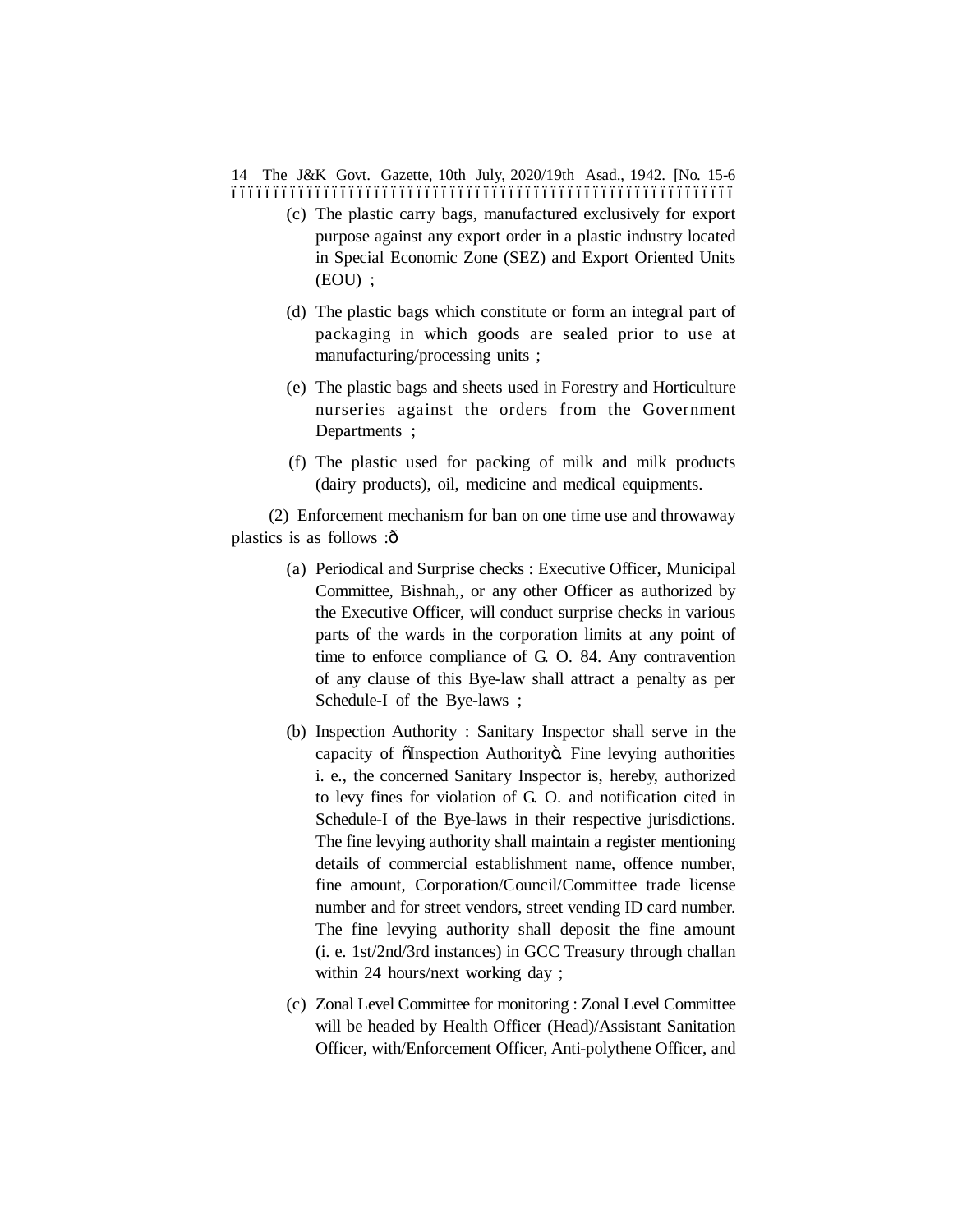# No. 15-6] The J&K Govt. Gazette, 10th July, 2020/19th Asad., 1942. 15 –––––––––––––––––––––––––––––––––––––––––––––––––––––––––––– Revenue Officer as its members for Municipal Committee, Bishnah,. The Urban Local Bodies shall be represented by concerned CEOs/EOs as the member of the Committee. The Committee shall periodically monitor the implementation ;

- (d) Appellate Authority : The Zonal Officers shall serve in the capacity of  $\tilde{o}$ Appellate Authority $\tilde{o}$ . If the violator has any grievances related to the fines levied by the Inspection Authority, the violator after payment of fine may appeal to the Appellate authority i. e., Zonal Officer within 15 days of receipt of fine imposition challan from Inspection Authority. Upon receipt of such appeals, the Appellate Authority shall enquire and dispose the appeal by passing speaking orders. If the appellant submits evidence and Appellate Authority is convinced that fine is levied wrongly or in excess, it may be rectified immediately and fine levied and paid may be returned ;
- (e) Revision Authority : The concerned Commissioners of Corporations/Directors of concerned ULBs/ACD, Rural Development and District Panchayat Officer, shall serve as the  $\tilde{o}$ Revision Authority $\tilde{o}$ . Further, against the orders of the Appellate Authority, appellants can file review petition with the Revision Authority i. e., respective Deputy Commissioner within 15 days of receipt of orders by Appellate Authority. The Revision Authority shall enquire and dispose the appeal with final orders. If the appellant submits evidence and Revision Authority is convinced that fine is levied wrongly or in excess, it may be rectified immediately and fine levied and paid may be returned forthwith ;
- (f) Penalties : Penalty will be levied as per Jammu and Kashmir Municipal Corporation Act, 2000/Jammu and Kashmir Municipal Act, 2000 and as per Schedule-I in these Bye-laws ;
- (g) Collection of Penalties : The fines shall be deposited in the Municipal Committee, Bishnah,. A separate budget code shall be established for this purpose.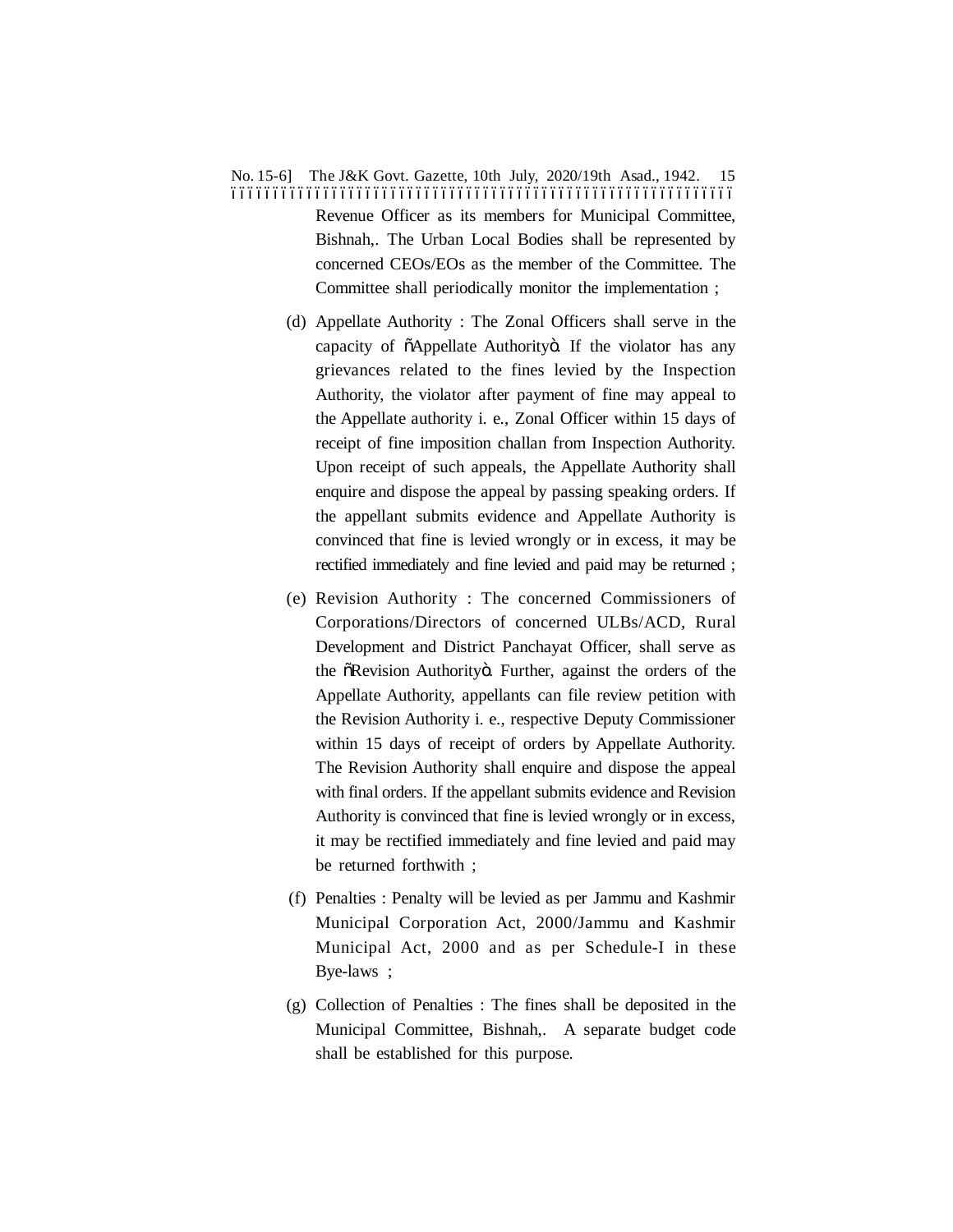The J&K Govt. Gazette, 10th July, 2020/19th Asad., 1942. [No. 15-6 16 ––––––––––––––––––––––––––––––––––––––––––––––––––––––––––––

16. Annual Reports. $\delta$  (1) Every person engaged in recycling or processing of plastic waste shall—

> (a) Register with the Public Health and Sanitation Wing of Municipal Committee, Bishnah, in Registration Form-I along with following fee :ô

For waste channelizers - Rs. 300/-

- For Recyclers/Processors/Dealers Rs. 500/-
- (b) Submit an annual report in Form-II to Municipal Committee, Bishnah, under intimation to the Jammu and Kashmir Pollution Control Board by the 30th April of every year.

(2) Jammu/Srinagar Municipal Corporation/Council/Committee shall prepare and submit an annual report in Form-III to the concerned Secretary Incharge of the Urban Development Department under intimation to the concerned Jammu and Kashmir Pollution Control Board by the 30th June every year.

17. **Jurisdiction of Courts**. $\hat{o}$  For filing cases against the Bye-laws, the jurisdiction is Jammu/Srinagar only.

–––––––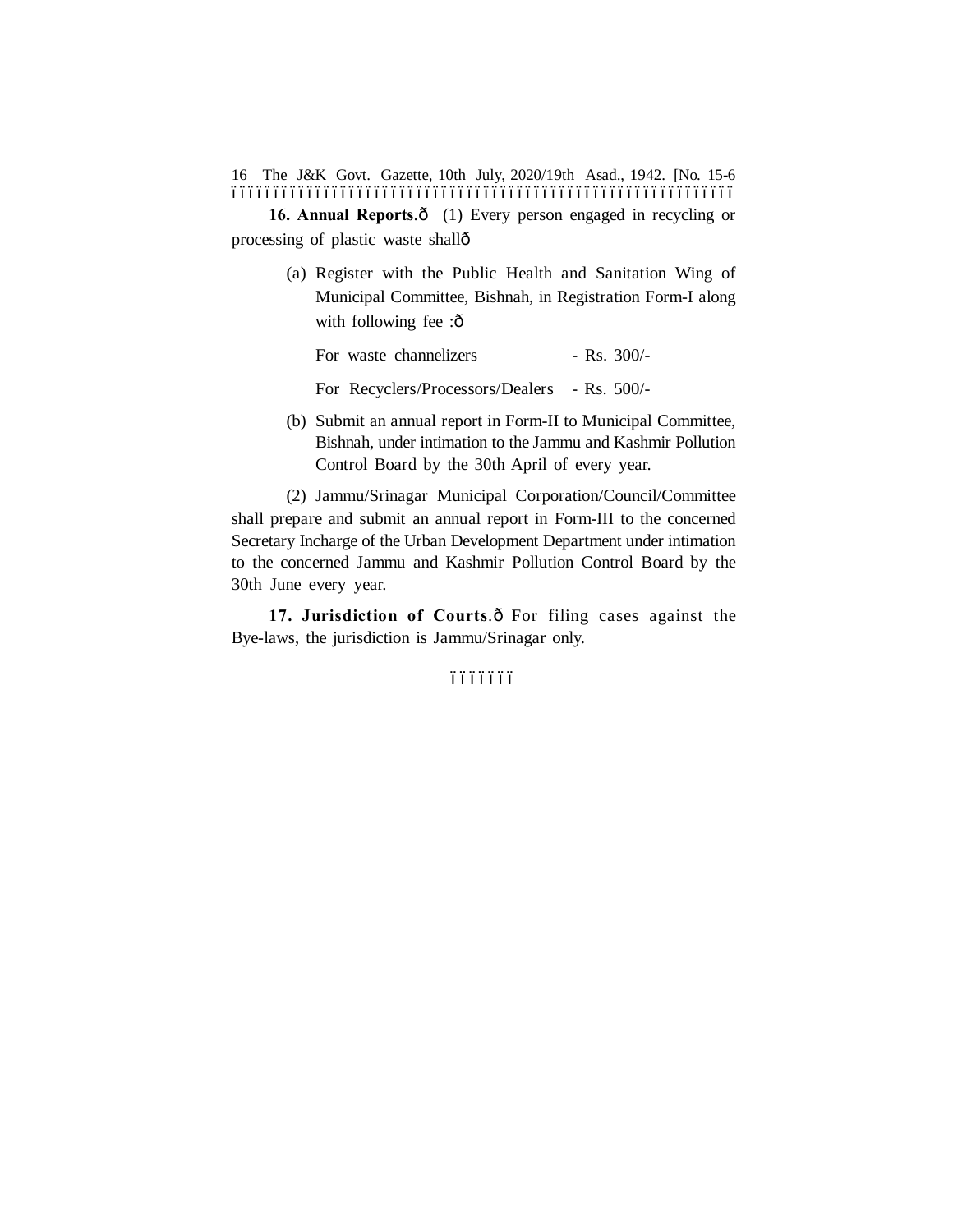No. 15-6] The J&K Govt. Gazette, 10th July, 2020/19th Asad., 1942. 17 –––––––––––––––––––––––––––––––––––––––––––––––––––––––––––– **SCHEDULE-I**

#### **SCHEDULE OF FINES**

**S. No. Description of Bye-law Amount of fine applicable for breach for By-law\*** ––––––––––––––––––––––––––––––––––––––––––––––––––––––  $1 \hspace{1.5cm} 2 \hspace{1.5cm} 3$ –––––––––––––––––––––––––––––––––––––––––––––––––––––– 1. Retailers, Street Vendors and Commercial establishments selling or providing commodities to consumer in compostable carry bags, carry bags made of compostable plastics, and multilayered packaging which are **NOT MARKED AND LABELLED** as per norms prescribed in Plastic Waste Management By-laws, 2020. (xxxiv) Name, Registration Number of Rs. 1000/manufacturer and thickness in case of **Multilayered packaging** and should be labeled as **"Recyclable"** or **"compostable"** printed in **English mandatorily** and any number of other languages as optional,-**Any breach of this.**  $(xxxv)$  Name of the manufacturer and Rs. 1000/certificate number (Bye-law 4h) in case of **carry bag made from compostable plastics** with ISO Code as approved by Central Pollution Control Board/J&K Pollution Control Board and should be labeled as **"compostable"** printed in **English mandatorily** and any number of other languages as optional,-**Any breach of this.**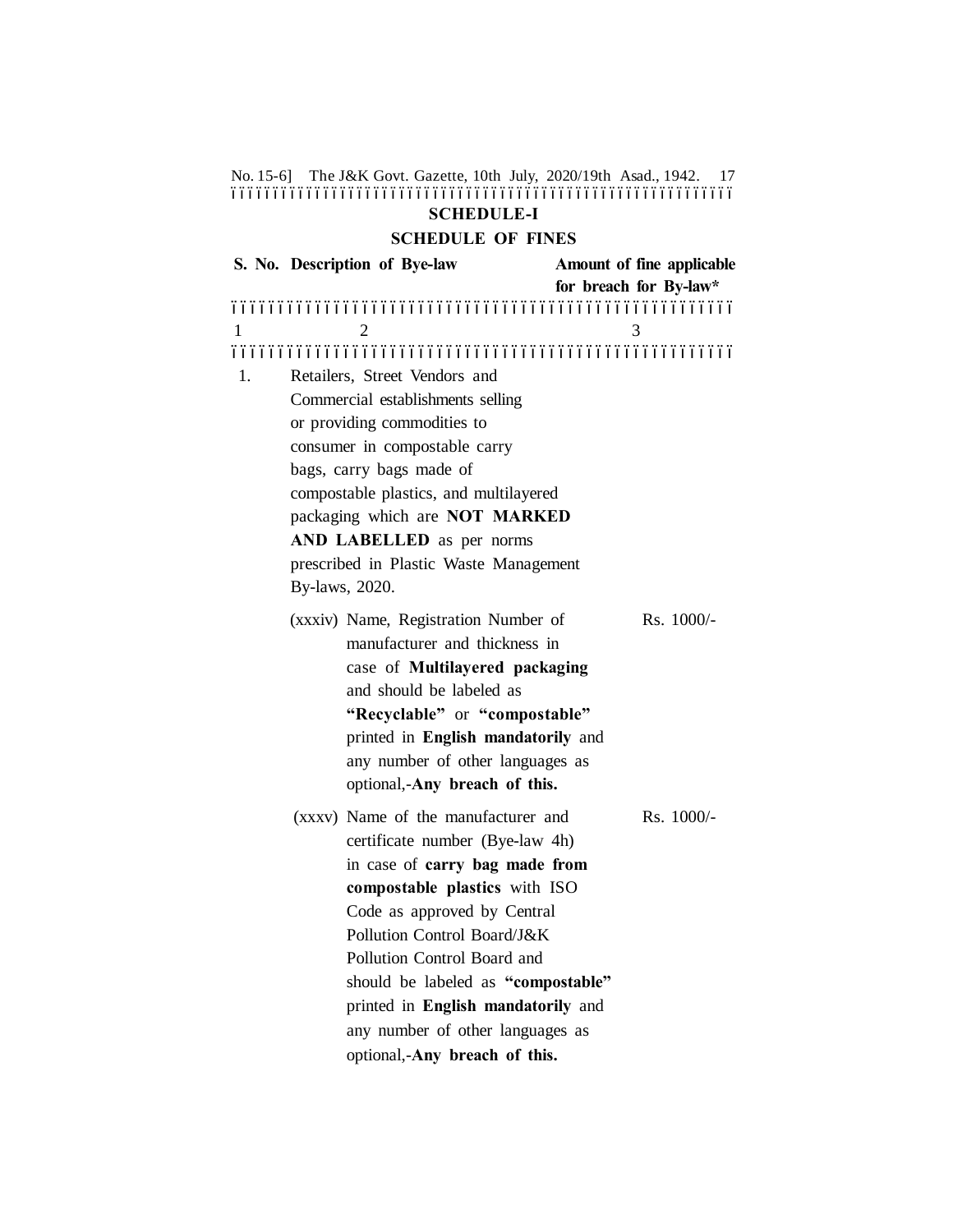| 18 | The J&K Govt. Gazette, 10th July, 2020/19th Asad., 1942. [No. 15-6                                                                                                                                                     |                                          |
|----|------------------------------------------------------------------------------------------------------------------------------------------------------------------------------------------------------------------------|------------------------------------------|
| 1  |                                                                                                                                                                                                                        |                                          |
| 2. | Open Burning of Plastic Waste in<br>any Public Place/Private Property/<br>vacant sitesô                                                                                                                                |                                          |
|    | (a) Individuals within their private<br>premises                                                                                                                                                                       | Rs. 1000/-                               |
|    | (b) Individuals in Public Places                                                                                                                                                                                       | Rs. 2000/-                               |
|    | (c) Institutions and Establishments                                                                                                                                                                                    | Rs. 10000/-                              |
| 3. | Littering, non-segregation of plastic<br>waste at par with Solid Waste<br>Management Bye-laws, 2019ô<br>(a) Littering of Plastic Waste<br>(b) Non-segregation of plastic<br>waste at source by individual<br>household | Rs. 500/-<br>Rs. 500                     |
|    | (c) Non-segregation of Plastic<br>Waste at source by apartments<br>and group households<br>(d) Non-segregation of plastic waste<br>at source by bulk generators or<br>institutional waste generators<br>categories     | Rs. 1000/-<br>Rs. 5000/-                 |
| 4. | Non-recycling of PET Bottles by<br>Bulk Waste Generatorô<br>(a) Residential<br>(b) Commercial<br>(c) Institutional                                                                                                     | Rs. 5000/-<br>Rs. 15000/-<br>Rs. 10000/- |
| 5. | Non-registration in Municipal<br>Committee, Bishnah, Format-1                                                                                                                                                          | Rs. 5000/-                               |
| 6. | Failure to submit Annual Report<br>to Municipal Committee, Bishnah,,<br>by 30th April of every year.                                                                                                                   | Rs. 5000/-                               |
|    | Chief Executive Officer/Executive Officer,                                                                                                                                                                             |                                          |

Municipal Committee, Bishnah.

 $66666666$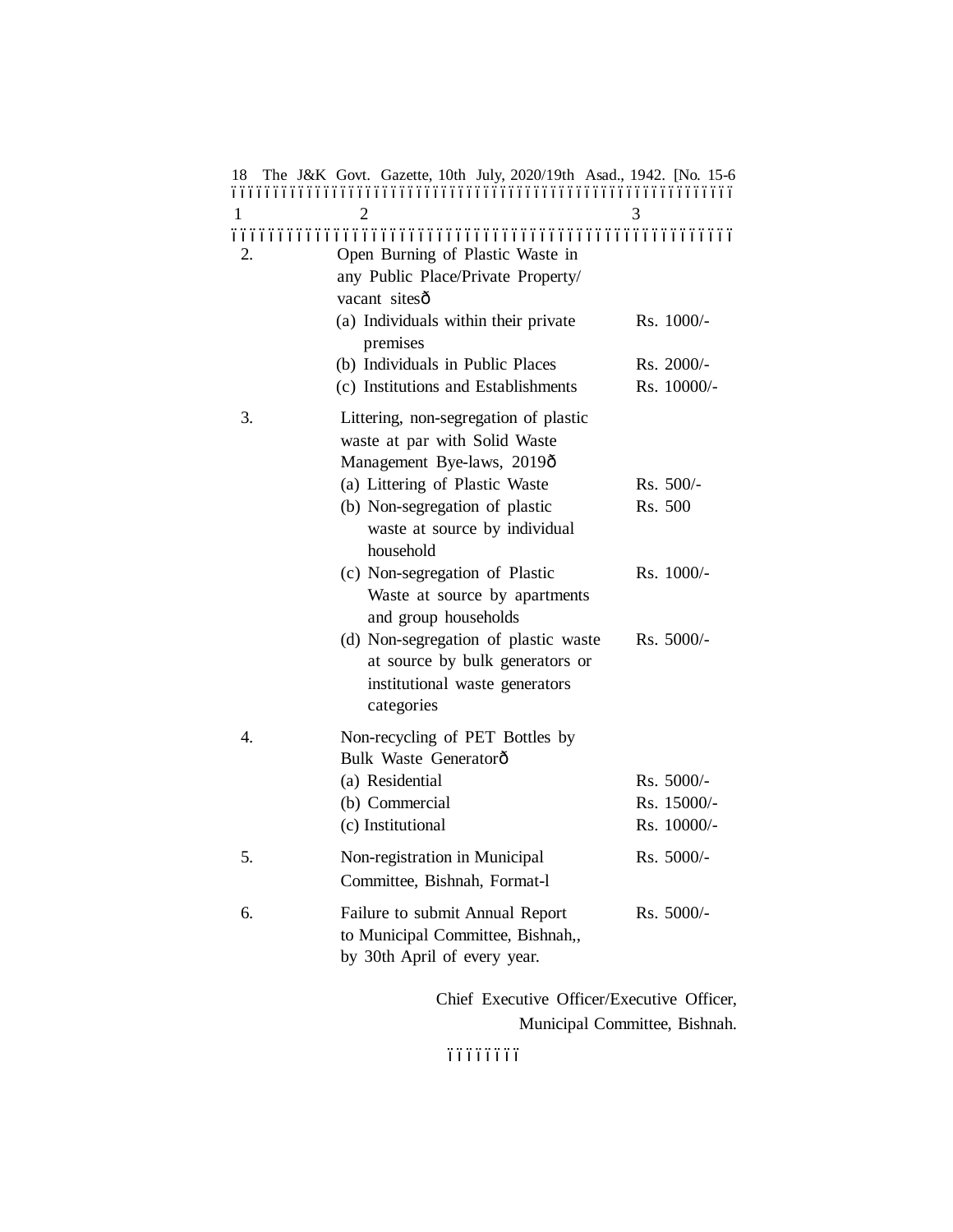No. 15-6] The J&K Govt. Gazette, 10th July, 2020/19th Asad., 1942. 19 –––––––––––––––––––––––––––––––––––––––––––––––––––––––––––– **SCHEDULE-II**

(*See By-Law 9*)

1. IS/ISO 14851 : 1999 Determination of the ultimate aerobic biodegradability of plastic materials in an aqueous medium-Method by measuring the oxygen demand in a closed Respirometer.

2. IS/ISO 14852 : 1999 Determination of the ultimate aerobic biodegradability of plastic materials in an aqueous medium-Method by analysis of evolved carbon dioxide.

3. IS/ISO 14853 : 2005 Plastics-Determination of the ultimate anaerobic biodegradation of plastic materials in an aqueous system-Method by measurement of biogas production.

4. IS/ISO 14855-1 : 2005 Determination of the ultimate aerobic biodegradability of plastic materials under controlled composting conditions-Method by analysis of evolved carbon dioxide (Part-l General Method).

5. IS/ISO 14855-2 : 2007 Determination of the ultimate aerobic biodegradability of plastic materials under controlled composting conditions-Method by analysis of evolved carbon dioxide (Part-2 : Gravimetric measurement of carbon dioxide evolved in a laboratory-scale test).

6. IS/ISO 15985 : 2004 Plastics-Determination of the ultimate anaerobic biodegradation and disintegration under high-solids anaerobic digestion conditions-Methods by analysis of released biogas.

7. IS/ISO 16929 : 2002 Plastics-Determination of degree of disintegration of plastic materials under defined composting conditions in a pilot-scale test.

8. IS/ISO 17556 : 2003 Plastics-Determination of ultimate aerobic biodegradability in soil by measuring the oxygen demand in a Respirometer or the amount of carbon dioxide evolved.

9. IS/ISO 20200 : 2004 Plastics-Determination of degree of disintegration of plastic materials under simulated composting conditions in a laboratory-scale test.

> Chief Executive Officer/Executive Officer, Municipal Committee, Bishnah.

 $6666666$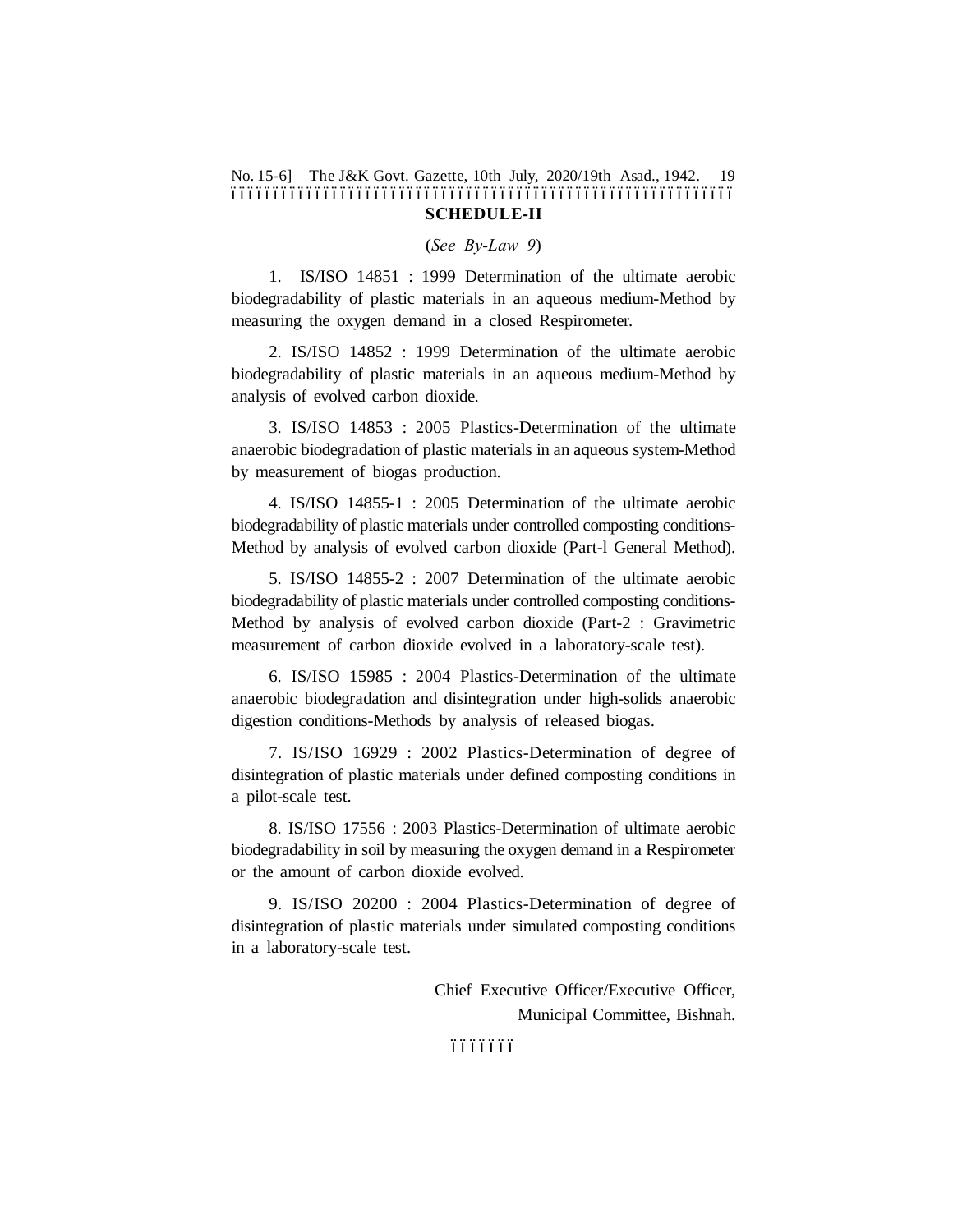The J&K Govt. Gazette, 10th July, 2020/19th Asad., 1942. [No. 15-6 20 –––––––––––––––––––––––––––––––––––––––––––––––––––––––––––– **FORM I**

#### **Registration**

**Application form for registration of units engaged in processing or recycling of plastic waste at Municipal Committee, Bishnah, to be submitted to the Public Health and Sanitation Wing, Municipal Corporations/Municipal Councils/Committees and Gram Panchayats, one time registration fees to be paid.**

| 1. | Name and Address of<br>the Unit                                                                                              |                          |      |          |      |
|----|------------------------------------------------------------------------------------------------------------------------------|--------------------------|------|----------|------|
| 2. | Contact person with<br>designation, Tel./<br>Fax/e-mail                                                                      |                          |      |          |      |
| 3. | Date of commencement                                                                                                         |                          |      |          |      |
| 4. | No. of workers (including<br>contract labour)                                                                                |                          |      |          |      |
| 5. | Waste Management                                                                                                             | S.No.                    | Type | Category | Qty. |
|    | (a) Waste generation in<br>processing plastic waste                                                                          | T<br>$\overline{\rm II}$ |      |          |      |
|    | (b) Waste collection and<br>transportation (attach<br>details)                                                               |                          |      |          |      |
|    | (c) Waste Disposal details                                                                                                   | S. No.                   | Type | Category | Qty. |
|    |                                                                                                                              | I                        |      |          |      |
|    | (d) Provide details of the<br>disposal facility, whether<br>the facility is authorized<br>by SPCB or PCC                     |                          |      |          |      |
|    | (e) Please attach analysis<br>report of characterization<br>of waste generated<br>(including leachate test<br>if applicable) |                          |      |          |      |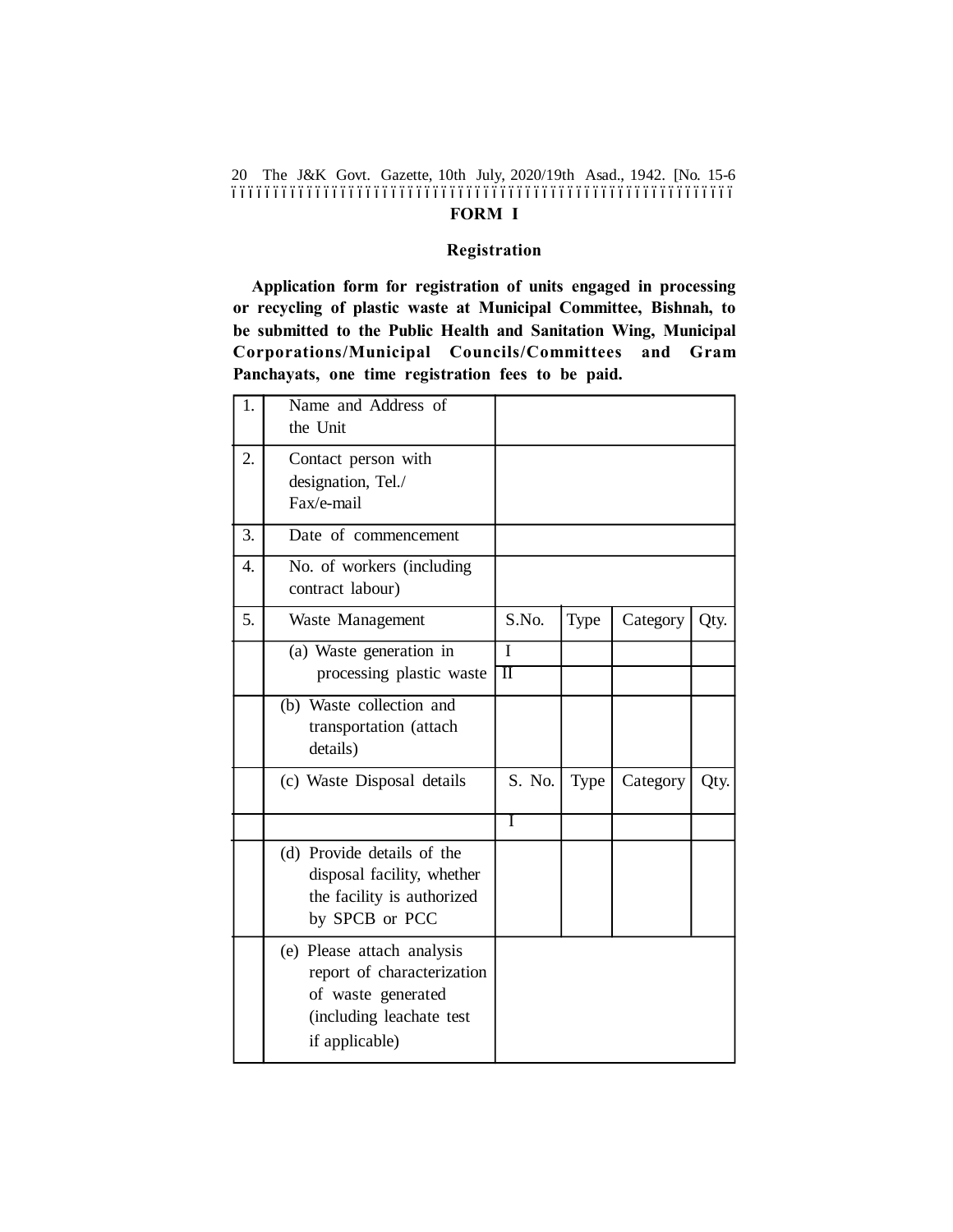| 6.                          | Occupational safety and health                                                                                                                                                                                   | Please provide details of      |  |
|-----------------------------|------------------------------------------------------------------------------------------------------------------------------------------------------------------------------------------------------------------|--------------------------------|--|
|                             | aspects                                                                                                                                                                                                          | facilities                     |  |
| 7.                          | <b>Pollution Control Measures:</b>                                                                                                                                                                               |                                |  |
|                             | Whether the unit has adequate<br>pollution control systems or<br>equipment to meet the<br>standards of emission or<br>effluents                                                                                  | If yes, please furnish details |  |
|                             | Whether unit is in compliance<br>with conditions laid down in<br>the said rules                                                                                                                                  | Yes/No                         |  |
|                             | Whether conditions exist or are<br>likely to exist of the material<br>being handled or processed<br>posing adverse immediate or<br>delayed impacts on the<br>environment                                         | Yes/No                         |  |
|                             | Whether conditions exist (or<br>are likely to exist) of the<br>material being handled or<br>processed by any means<br>capable of yielding another<br>material (e. g. leachate) which<br>may possess eco-toxicity | Yes/No                         |  |
| 8.                          | Any other relevant information<br>including fire or accident<br>mitigative measures                                                                                                                              |                                |  |
| Date:<br>Name and signature |                                                                                                                                                                                                                  |                                |  |
| Place:                      |                                                                                                                                                                                                                  | Designation                    |  |

**––––––**

No. 15-6] The J&K Govt. Gazette, 10th July, 2020/19th Asad., 1942. 21 ––––––––––––––––––––––––––––––––––––––––––––––––––––––––––––

Chief Executive Officer/Executive Officer, Municipal Committee, Bishnah.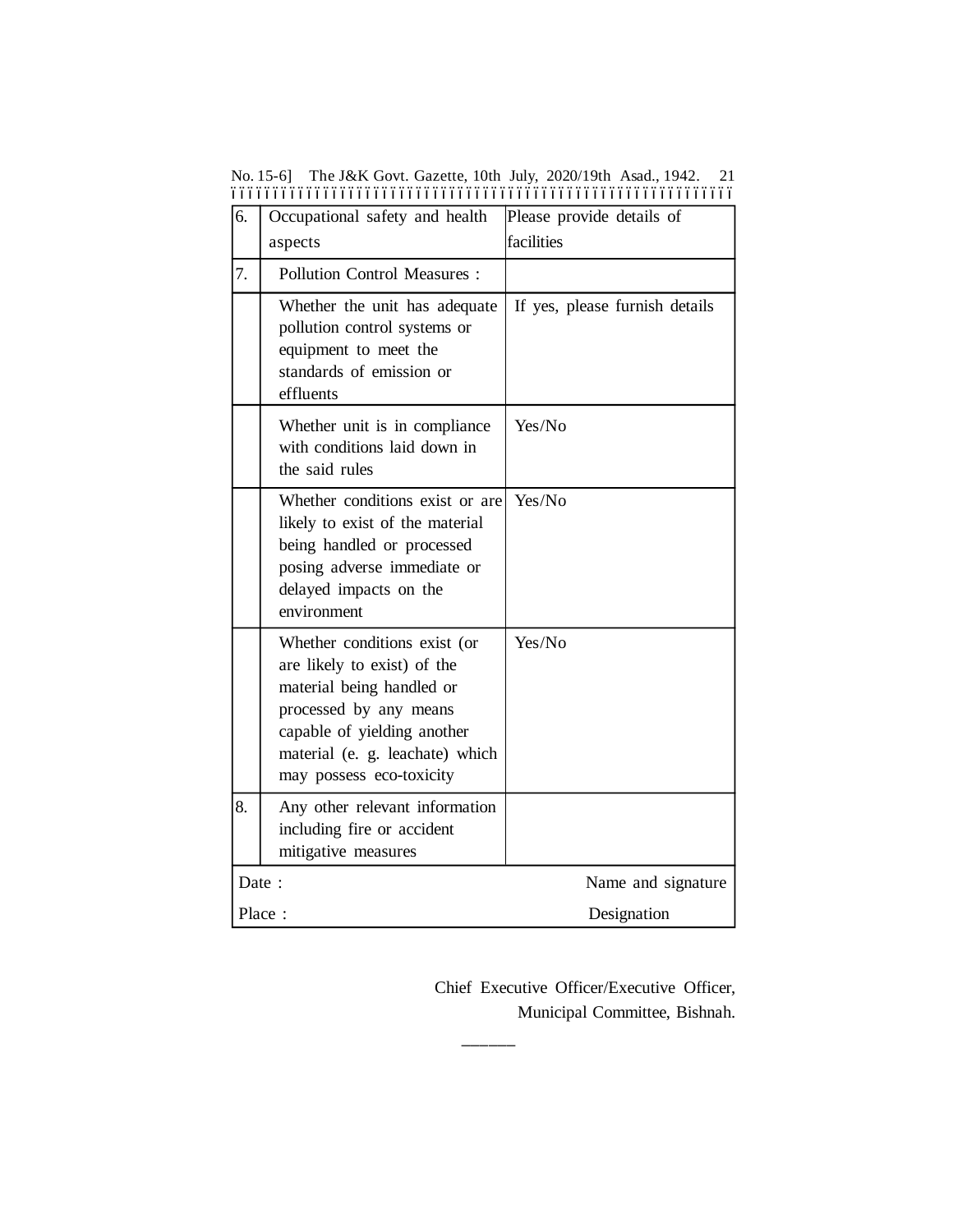#### The J&K Govt. Gazette, 10th July, 2020/19th Asad., 1942. [No. 15-6 22 –––––––––––––––––––––––––––––––––––––––––––––––––––––––––––– **FORM-II**

**[***See Rule 16 (1)***]**

# **FORMAT OF ANNUAL REPORT BY OPERATOR OF PLASTIC WASTE PROCESSING OR RECYCLING FACILITY TO THE LOCAL BODY**

Period of Reporting :

- 1. Name and Address of operator of the facility :
- 2. Name of officer incharge of the facility (Telephone/Fax/Mobile/e-Mail) :
- 3. Capacity :
- 4. Technologies used for management of plastic waste :
- 5. Quantity of plastic waste received during the year being reported upon along with the source :
- 6. Quantity of plastic waste processed (in tons) : Plastic waste recycled (in tons)-Plastic waste processed (in tons)-Used (in tons) :
- 7. Quantity of inert or rejects sent for final disposal to landfill sites :
- 8. Details of landfill facility to which inert or rejects were sent for final disposal : Address-Telephone :
- 9. Attach status of compliance to environmental conditions, if any, specified during grant of consent or registration :

**––––––**

Date :

Place : Signature of Operator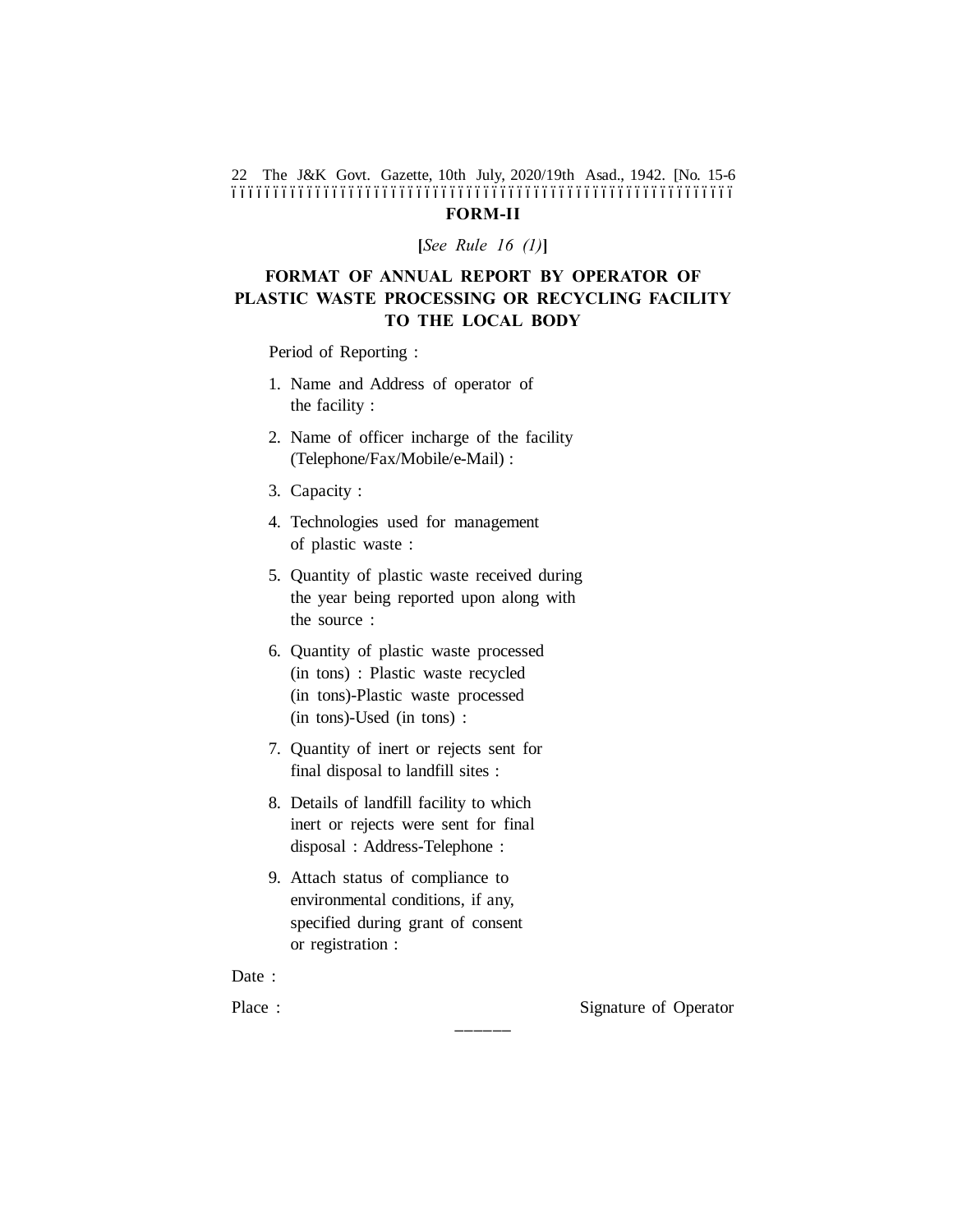#### No. 15-6] The J&K Govt. Gazette, 10th July, 2020/19th Asad., 1942. 23 –––––––––––––––––––––––––––––––––––––––––––––––––––––––––––– **FORM-III**

[*See Rule 16(2)*]

# **FORMAT FOR ANNUAL REPORT ON PLASTIC WASTE MANAGEMENT TO BE SUBMITTED BY THE LOCAL BODY**

Period of Reporting :

- 1. Name of the City or Town and State :
- 2. Population :
- 3. Area in Sq./kilometers :
- 4. Name and Address of Local bodyô
	- Telephone No. :
	- Fax No. :
	- E-Mail :
- 5. Total number of the wards in the area under jurisdiction
- 6. Total number of Households in the area under jurisdiction
- 7. Number of households covered by door to door collections
- 8. Total number of commercial establishments and Institutions in the area under jurisdictionô
	- Commercial establishments
	- Institutions
- 9. Number of commercial establishments and Institutions covered by door to door collectionô
	- Commercial establishments
	- Institutions
- 10. Summary of the mechanisms put in place for management of plastic waste in the area under jurisdiction along with the details of agencies involved in door to door collection